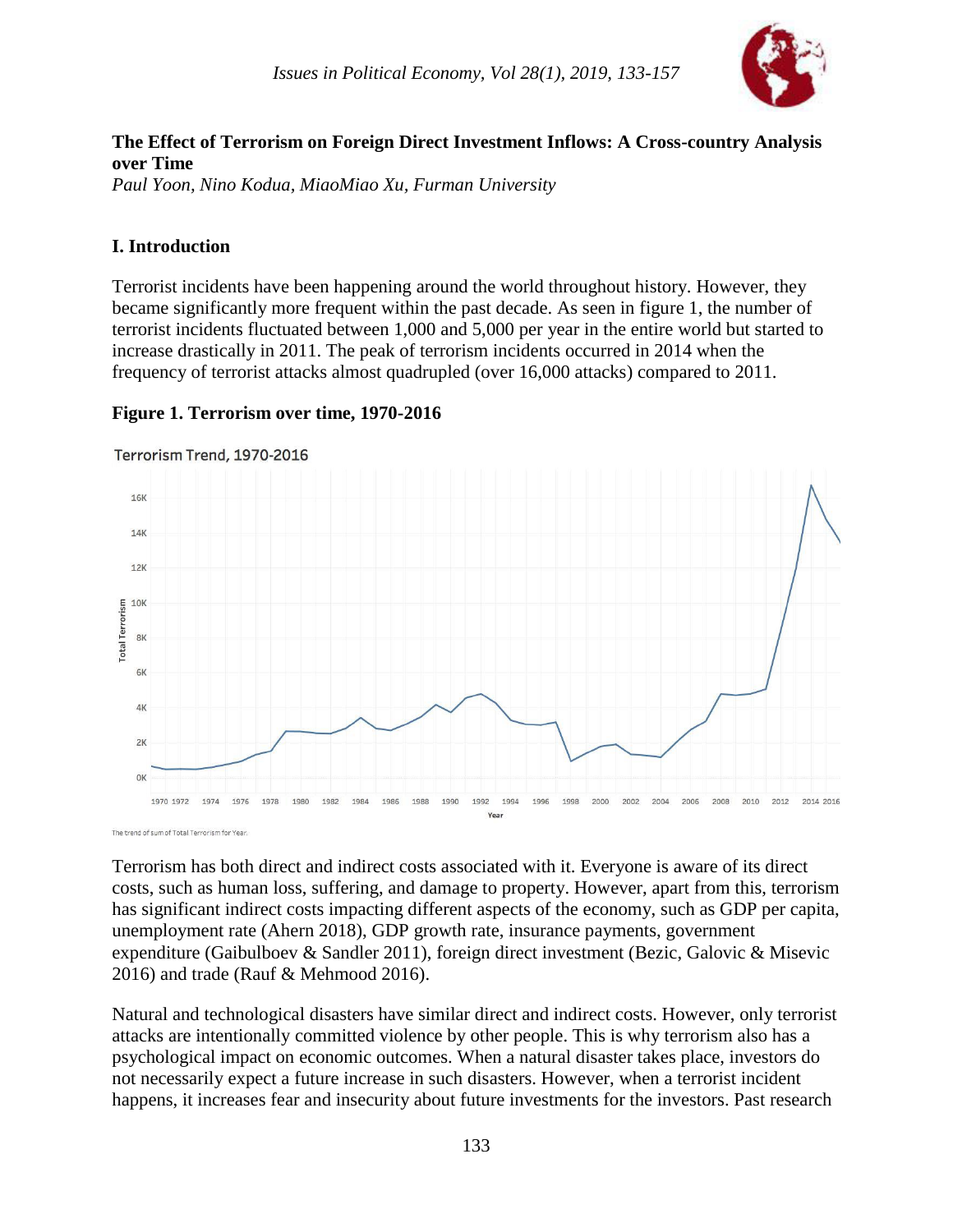showed that terrorism has a substantially larger impact on macroeconomic outcomes than do accidental disasters, even though on average, these accidental disasters have a higher number of fatalities. (Ahern 2018)

There are many potential ways to measure the macroeconomic impact of a disaster. Our paper specifically concentrates on one aspect of the economy, foreign direct investment inflows. Foreign direct investment (FDI) is an important input for economic growth because it exposes the host country to modern technology utilized by the investing firms while also introducing advanced managerial skills. In addition, it enables host countries to develop a stronger connection between their domestic economies and the global economies. FDI is critical for developing markets since these companies need multinational funding and experience in order to increase their sales and competitiveness. Borensztein (1997) tested the effect of foreign direct investment on the economic growth of 69 developing countries. The results show that FDI is a more important vehicle to transfer technology and an impact on the growth of economic than domestic investment. Through encouraging local diffusion of knowledge and innovation on the industry and technology, FDI can raise host countries' investments and capital production efficiently.

Throughout our study, the main research question that we try to answer is whether or not a relationship exists between terrorism incidents and foreign direct investment inflows. With the increased globalization and ease of transportation, competition for attracting foreign direct investment has increased drastically. Terrorism enhances uncertainty associated with investing in a particular country. It also increases the cost of doing business through higher wages, higher insurance and security costs, and decreases profits, productivity and growth. Therefore, terrorism might limit investment and divert it to safer locations. In addition, Terrorism can impact specific FDI sectors: tourism, business, transportation, etc.

This paper also addresses two sub-questions. First, does the impact of terrorist incidents on foreign direct investment inflows vary depending on what these incidents target? Second, do the different ways of measuring terrorism, such as property damage and the number of casualties, alter the results of the impact of terrorism on foreign direct investment inflows? Most of the literature written on this topic explores how the frequency of terrorist incidents impacts the level of foreign direct investment inflows into a country. Building upon this previous groundwork, our research uses panel data of all the countries in the world over the years 1980-2016 to further investigate the relationship between terrorism and foreign direct investment inflows. In addition to different control variables, our base regression includes fixed effects, time trend and time dummy variables. Their inclusion in our regression takes out country- and time-fixed effects and isolates the net impact from these other factors. The results of our analysis show a negative relationship between terrorism and foreign direct investment. In addition, business-targeted terrorist attacks have the largest impact on foreign direct investment inflows. Furthermore, different ways of measuring terrorism only slightly alter the extent to which terrorism decreases foreign direct investment inflows. Thus, results stay relatively similar despite how we measure terrorism: the number of casualties, the value of property damage or the frequency of terrorist attacks.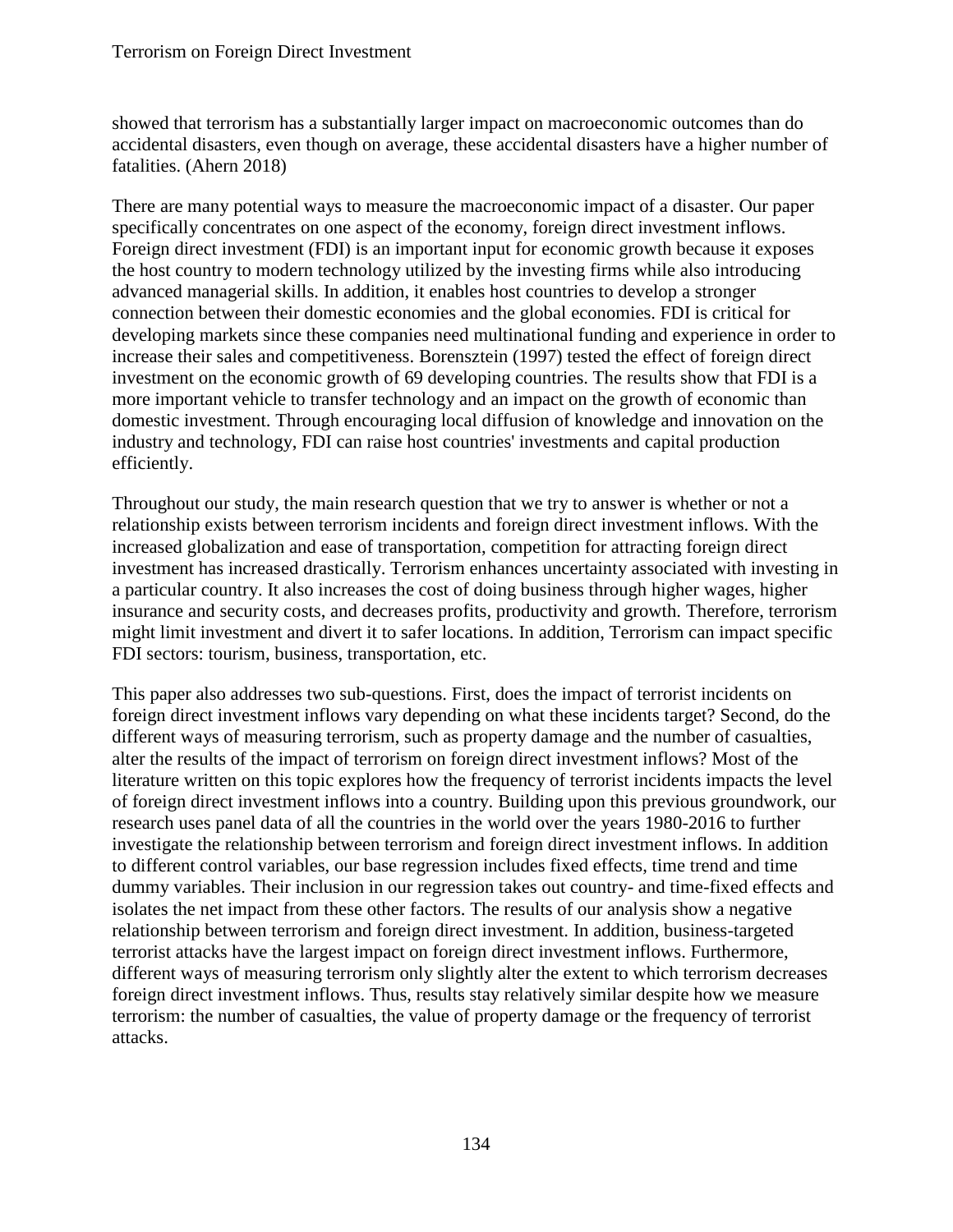#### **II. Literature Review**

#### *2.A. Effects of Terrorism on Foreign Direct Investment*

There are several ways that past literature explores the effects of terrorism on foreign direct investment. A case study conducted by Sundas Rauf, Rashid Mehmood, Aisha Rauf, and Shafaqat Mehmood investigates this relationship in Pakistan using time series data for the years 1970 to 2013. Instead of taking into account all terrorism incidents during the specified time period, this research only counts the frequency of bombing activities in its terrorism variable. It also controls for three other variables which are openness to trade, political stability, and gross domestic product. The results of this study reveal that gross domestic product, trade openness, and political stability all have statistically significant and positive relationships with foreign direct investment inflows. Terrorism attacks (measured in bomb blasts) have a negative but statistically insignificant effect on foreign direct investment inflows. Though the results of this research suggest that terrorism and FDI inflows are unrelated, the authors mention several factors specific to this research that may be causing this outcome. Firstly, the fact that this literature is a case study may limit the extent to which the relationship can be tested. For example, bombing attacks have generally been carried out in areas that limited contributions to GDP and FDI in Pakistan. Consequently, these incidents may have trivial effects on FDI inflows, and adding a geographic dimension to the estimation in the study may help account for these factors.

Research conducted by Simplic Asongu, Uchenna Efobi, and Ibukun Beecroft examines the relationship between terrorism and foreign direct investment inflows particularly within the context of 78 developing countries during the time period of 1984 to 2008. The main independent variable is terrorism, which is measured as the frequency of all incidents occurring for each year and for each cross-sectional country, and the dependent variable is foreign direct investment inflows measured as a percentage of GDP. This literature includes many control variables, the most notable of which are gross domestic product, trade openness, infrastructure, and inflation. Results show that terrorism incidents and inflation have negative and statistically significant effects on FDI inflows while GDP, trade openness, and infrastructure have positive and statistically significant effects on FDI inflows. Similar research conducted by Heri Bezic, Tomislav Galovic, and Petar Misevic explores the relationship between terrorism and foreign direct investment inflows for 29 European Union and European Economic Area member countries for the time period between 2000 and 2013. This paper includes the frequency of all terrorism incidents into the main independent variable regardless of incident classification and assigns FDI inflows as a percentage of GDP to be the main dependent variable. It also includes gross domestic product per capita as a control variable which takes into account the standard of living for each cross-sectional country. The results of the research show that terrorism incidents have a negative and statistically significant effect on FDI inflows, and GDP per capita has a positive and statistically significant effect on FDI inflows. The authors suggest that the reason for the negative correlation between terrorism and FDI inflows exists where countries with consistent terrorist attacks must allocate their resources to security measures. Reallocation of resources to anti-terror efforts by the government results in reduced funding for government projects that promote economic growth, and this would eventually reduce the country's likelihood of attracting business investments. As expected, the majority of past research suggests a negative correlation between terrorism incidents and FDI inflows, yet there are certain aspects of these pieces of literature that could be expanded on. For instance, most of them exclude the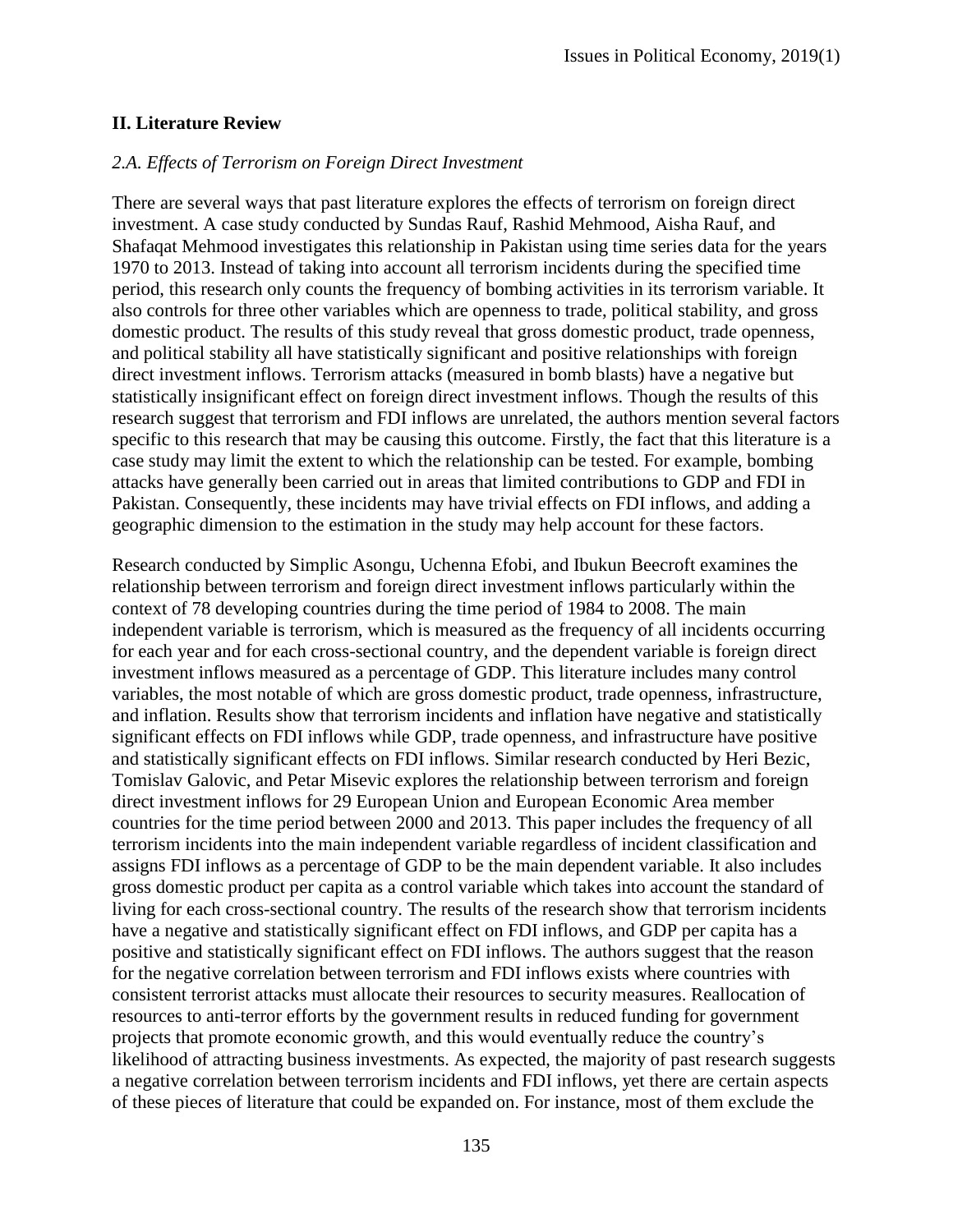year 2014 in their data collection when 2014 was the peak of terrorism-related incidents across the world. Also, their data samples do not include as many countries as possible and neither do case studies or studies on subcategories of countries. The case study of Pakistan and the paper studying the effects of terrorism on FDI inflows for developing countries suggest including foreign assistance for security into the regression as a control variable. They believe that controlling for this variable would help illustrate how counter-terrorism measures would influence investment decision-making by firms. If this variable were to be statistically significant, this may further strengthen the argument that terrorism does in fact influence investment decision-making.

#### *2.B. Other Determinants of Foreign Direct Investment*

Most literature indicates that key factors of determining Foreign Direct Investment are market size, and riskiness of investment of host countries, both in terms of economic and political environment. Identifying additional variables will help us to develop a more comprehensive analysis of foreign direct investment. Therefore, we also conducted a literature review of other potential factors of foreign direct investment.

Market size, usually measured by GDP (gross domestic product) or GDP per capita, captures the productivity of a country. Most studies support the idea that FDI is a positive function of GDP. The market size hypothesis is mentioned by a lot of studies when examining the effect of foreign direct investment, such as the survey conducted by Jamuna, who suggests that the market size hypothesis is applicable at the macro level with the measurement of the market size being GDP or GNP. (Agarwal, Jamuna P.) The paper conducted by Shamsuddin examines the economic determinants of FDI for 36 least developed countries. It verifies the market size hypothesis, which suggests that the size of a market of a country is positively related to foreign direct investment. The regression uses both GDP growth rate and GDP per capita. The study found that the growth rate of GDP is not significant. (Shamsuddin, 1994) In addition, another study conducted by Aziz studies the determinants of foreign direct investment inflows for 16 Arab economies from 1984 to 2012. They found that market size and trade openness have a strong positive impact on foreign direct investment. (Aziz, 2015) What we can conclude from these studies, in spite of their differences regarding data and methodology, is that most of them support the idea that foreign direct investment depends on the market size of the host country.

When firms consider investing in a particular country, they take riskiness into consideration. They want to make sure that they will have sovereignty and security over their property. One way to measure this is by measuring the level of political stability in the country. In terms of the riskiness of the investment, there are many papers that use data on the corruption of the host country as a measurement of political stability. Corruption is defined as the abuse of public rights for private benefits (Tanzi, 1998). Most studies highlight the idea that corruption induces economic inefficiency(Mauro,1995). The study by Zurawicki studies the impact of corruption on foreign direct investment. It first measures the level of corruption in a particular economy and then takes the absolute difference in the corruption level between host and home country. The analysis supports that there exists a negative relationship between corruption level and foreign direct investment. However, several countries show that their corruption levels have little to no effect on attracting foreign direct investment, such as China, Brazil, Thailand and Mexico, who are more likely to attract greater volumes of foreign direct investment due to their relatively large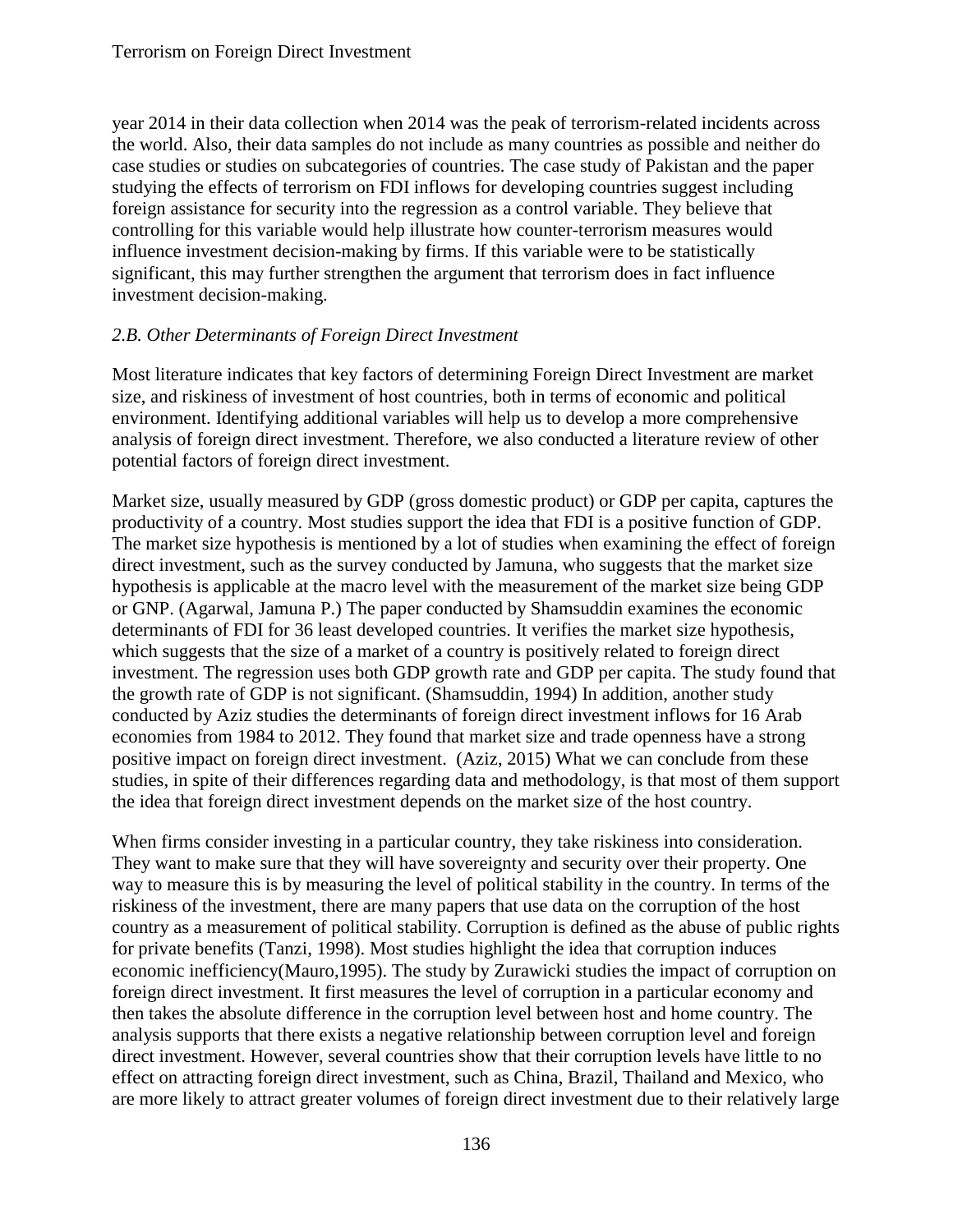market sizes. (Zurawicki, 2010) There exist some divisions on this topic. Some research did argue that corruption can remove the impediment posed by the government, by increasing efficiency when investing. (Huntington 1968) In summary, the recent research has not confirmed that a negative relationship between foreign direct investment and corruption exists, but most of them support the idea that high corruption has negative effects on foreign direct investment inflows.

As for other factors considered by different empirical studies when using foreign direct investment as the dependent variable, many researchers consider population, trade, exchange rate and natural resources. An empirical study conducted by Deichmann, based on data from 1990 to 1999, utilizes population, total trade volume (sum of export and import), the annual change in GDP, change in currency, and transport network, all of which are measured in average values. The study found that the single most important determinant for foreign direct investment in international trade. (Deichmann, 2001). The survey conducted by the World Trade Organization (WTO) examines the economic, institutional, and legal interlinkage between foreign direct investment and trade. By summarizing empirical studies, it indicates that there is a systematic relationship between FDI and home country exports, which is positive but not very pronounced. (WTO, 2017) Natural resource is also considered to be a determinant for foreign direct investment according to several studies. A study conducted by Elizabeth looks into the role of natural resources on foreign direct investment in Sub-Saharan Africa. It suggests that FDI is largely determined by uncontrollable factors, such as natural resources. A country poor in natural resources or small in geographic area will attract little to no FDI. In the paper, the author observes minerals and oils as a percentage of total exports in order to measure natural resource availability. (Elizabeth, 2006) We were able to take many of these variables into consideration when formulating our own model for the study.

#### **III. Data**

We collected country-level data from 1970 to 2016 on terrorism, foreign direct investment, gross domestic product (GDP), exchange rate, inflation, openness to trade, infrastructure, political stability, corruption index, corporate tax rate, and oil production. The data summary is shown in the Appendix, Table 1.1.

#### *3.A. Foreign Direct Investment (FDI)*

Data for our dependent variable was gathered from the World Bank. FDI in current US dollars data from 202 countries and regions from 1970 to 2016 was obtained. We generated a log function of FDI (*lFDI*) by taking the log of Foreign Direct Investment in current US dollars. Our data includes some negative values of FDI. In order to still contain them in our regression, we added the same constant (1) to all values to make them positive. This only affects the mean but not the variance. The data in *lFDI* contains 202 countries from 1970 to 2016; not every single country is included for all the years due to missing observations. We chose log FDI over FDI because in our research question we care more about the relative changes rather than the absolute changes. Hence, we incorporated Log FDI instead of linear-scale.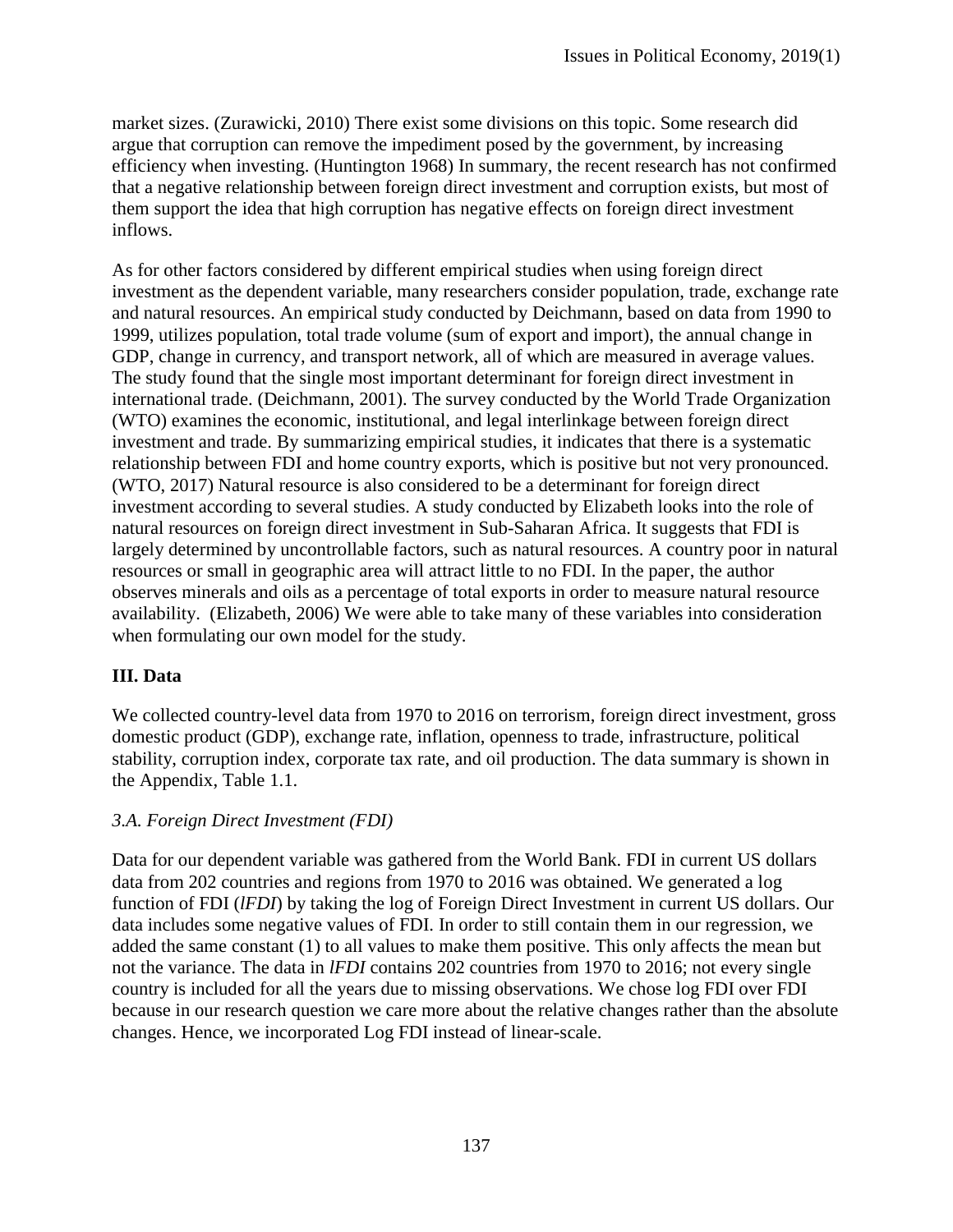# *3.B. Terrorism*

We gathered data on terrorism from the Global Terrorism Database (GTD) maintained at the University of Maryland by the National Consortium for the Study of Terrorism and Responses to Terrorism. This database offers daily statistics for terrorist attacks around the world and provides various dimensions, such as the location of the attack, the number of people injured, the amount of property damage, and attack type. In order for the incident to be included in this database, it must be intentional, must involve some level or threat of violence and perpetrators must be subnational actors. In addition, two of the following criteria must be satisfied: have a social, economic, political or religious goal; intend to convey the message to a larger audience rather than immediate victims and be outside of legitimate warfare activities. We created several terrorism variables based on this information. We calculated the total number of terrorist attacks in a particular year for a particular country and generated our total terrorism variable. Furthermore, we grouped these attacks based on the target type of the incident. These target types include business, government (general & diplomatic), private citizens property, transportation, airports and aircraft, maritime, religious figures, violent political party, terrorists militia, telecommunication, utilities, NGO, journalists and media, education institution, food and water, tourist, abortion-related, military, police, unknown and other.

We regrouped these 22 target types into 9 categories, including business, government (general  $\&$ diplomatic), private citizens' property, transportation (transportation, airports & aircraft and maritime), religious and political groups (religious figures, violent political party and terrorists militia), utilities (telecommunication and utilities), others (other, NGO, journalists and media, education institution, food and water, abortion-related and tourists), and unknown target type. (Table 1.2, in the Appendix) We did so to make our analysis more easily comprehensible. Incorporating target types in our regression, allows us to analyze the type of terrorist incidents about which investors are most concerned when making their decision to invest.

We also obtained information about the number of people injured and killed to create a new variable, the number of casualties. Additionally, we gathered data on the total value of property damaged in a particular country and year. Most research uses the frequency of terrorist incidents in their regression. We wanted to further look into these two variables - number of casualties and property value damaged - in order to see how different ways of measuring terrorism variable might impact the regression outcomes. These two variables provide a way to quantify the severity of terrorist incidents in a particular country and year rather than just giving the same weight to all incidents despite its outcomes. To illustrate, when looking at the frequency incidents, each incident is given a weight 1 in our regression. However, when considering these two other variables, we look at each incident from a perspective that considers how many people were killed or injured and what was the value of the property that got damaged. Hence, each incident is given a different value.

In our entire database, the frequency of terrorist incidents range from 0 to 3926. 3926 terrorist incidents took place in Iraq in 2014. However, only the range of 0 to 2849 is included in our base regression. Other observations were dropped because of missing data for FDI and/or other independent variables. For instance, Iraq in 2014 was dropped because of missing data for the exchange rate. Almost 50% of our sample has zero terrorist attacks in a given year. The standard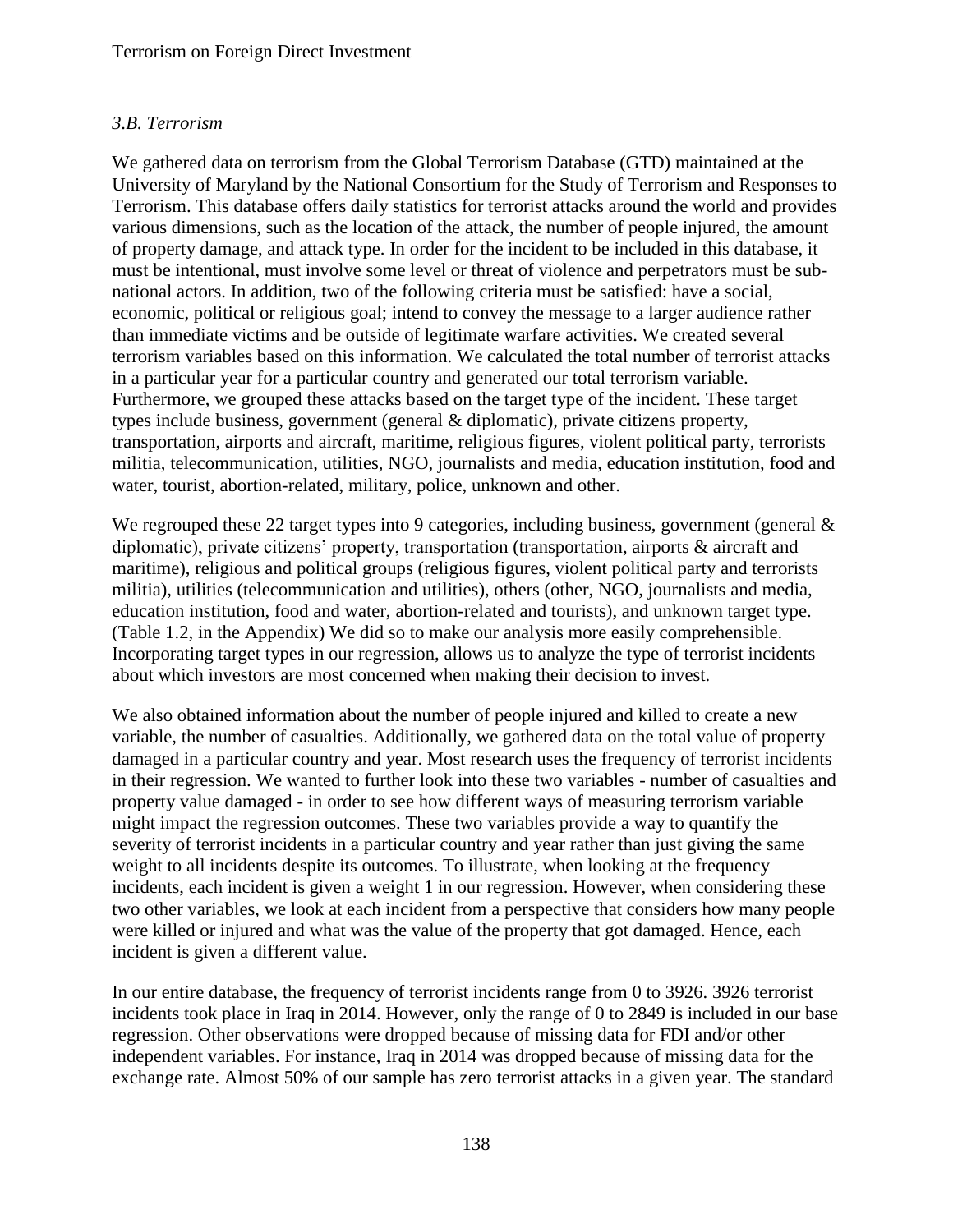deviation of this variable is 109; this becomes important as we interpret the results of our regression.

Furthermore, the maximum number of casualties from the terrorist incidents is 29,874 (Iraq, 2014) and the maximum value of property damaged is \$ 2.7 billion (United Kingdom, 1992).

#### *3.C. Gross Domestic Product (GDP)*

When thinking about which GDP variables we want to include in our regression, we looked at GDP per capita, GDP in current dollars and GDP growth rate. Most literature mentioned GDP and GDP per capita as good measurements of the market size. Thus, we incorporated both of them. Also, GDP captures economic output while GDP per capita captures the productivity of a country's workforce. In addition, according to the research conducted by Shamsuddin, the GDP growth rate is not significant among other market size indicators. (Shamsuddin, 1994) Therefore, in our regression, we use GDP and GDP per capita as measurements of the market size of a country. We collected our Gross Domestic Product data from the World Bank for 202 countries from 1970-2016. The measurement of GDP used in our regression is total GDP and GDP per capita in current US dollars.

#### *3.D. Other Economic variables*

The data on the exchange rate, inflation rate, population and openness to trade are collected from the World Bank, available from 1970 - 2016 for 202 countries and regions. The exchange rate is calculated as the annual average according to the monthly average in current US dollars. The inflation rate, measured by the consumer price index, reflects the annual percentage change in the price. The data on population counts on the number of people in a country who either have legal status or citizenship. Openness to trade is measured by the sum of export and import divided by total GDP. We incorporate these variables into the forms that are usually used by previous literature on foreign direct investment. We collected all of this data from the World Bank.

#### *3.E. Infrastructure*

We used the measurement of percentage population accessing to electricity as a proxy variable for infrastructure. Electricity assess refers to the percentage of the population in a given area who can enjoy stable access to electricity, which can be an indicator of the development level of a country. The data on percentage population accessing to electricity is collected from the World Bank, available from 1970-2016 for 202 countries and regions.

#### *3.F. Control of Corruption*

We collected a measurement of corruption from the World Bank, available for the years 1996,1998, 2000, 2002-2016 for 202 countries and regions. The measurement of corruption is the control of corruption, which captures the perceptive of extending to which public power is used for private gain, in a unit of standard normal distribution, from -1.87 to 2.47. The more negative the index score is, the more likely that public power is used for private gain. For instance, Afghanistan has control of corruption index score at -1.67 and the United States has the score at 1.3 in 2016.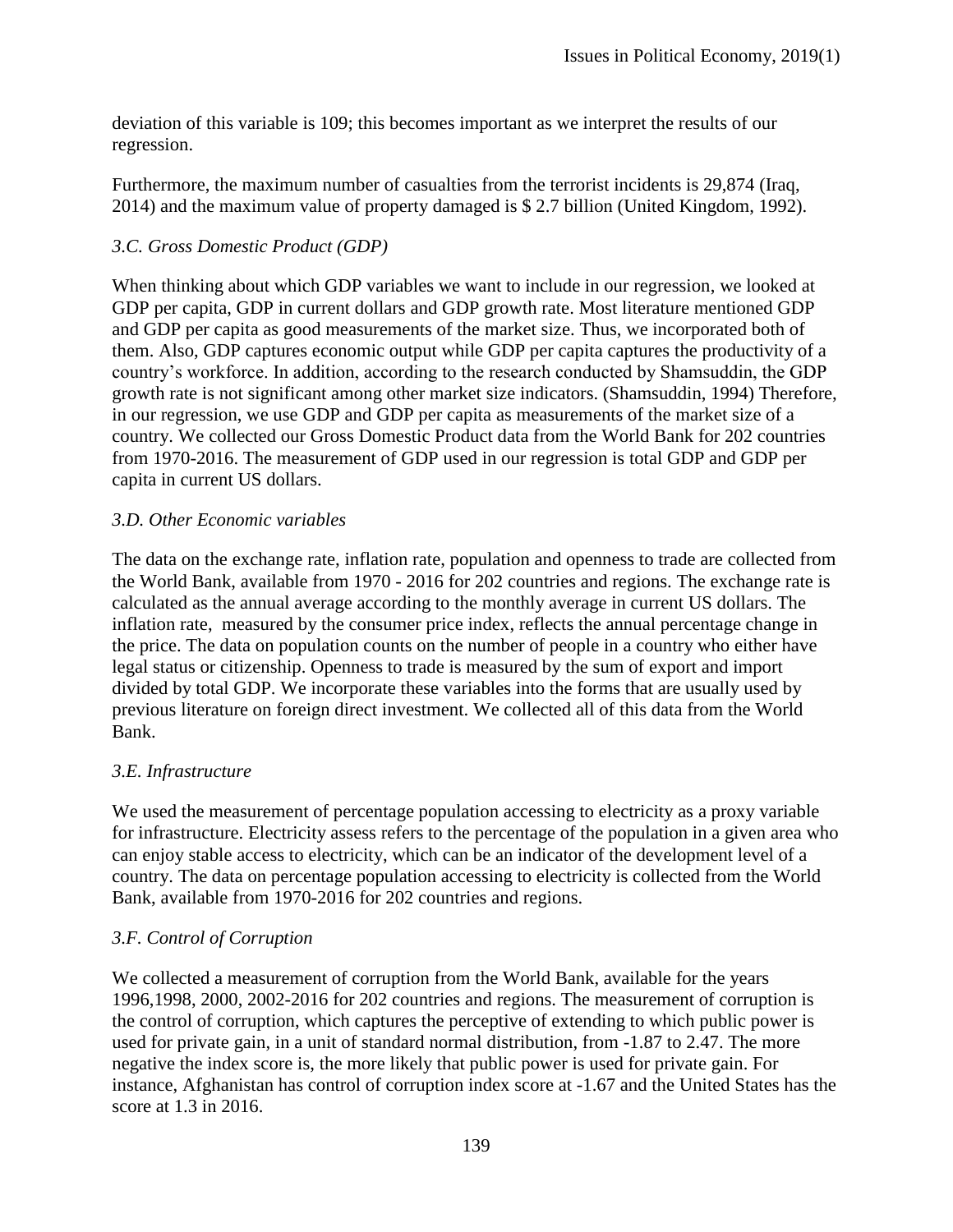# *3.G. Political Stability*

We collected a measure of political stability from the World Bank, available for the years 1996,1998, 2000, 2002-2016 for 202 countries and regions. The political stability captures the perceptive of the likelihood of political instability or politically related violence, including terrorism, in a unit of a standard normal distribution, from -3.31 to 1.76. The more negative index score a country has, the more unstable its political environment is. For example, Afghanistan has the score at -2.7 and the United States has the score at 0.4 in 2016.

# *3.H. Corporate Tax*

The data on corporate tax was collected from KPMG, available from 2003-2018 for 202 countries and regions. Since it largely limits our sample size, we reserved it for robustness check.

### *3.I. Oil production*

This variable is a measurement of production of fossil fuel source within a given country. The data on oil production is collected from Energy Information Administration, available from 1980 - 2016 for 202 countries. This variable is measured by total petroleum and liquid production in thousands of Barrels per day. The petroleum production is calculated as a refinery or blending plant. It equals to refinery production minus refinery input. Therefore, the data has some negative numbers that occur when the amount of petroleum is less than the amount that is inputted.

# **IV. Methodology**

Our final regression model (1) captures how terrorist attacks affect foreign direct investment inflows, controlling for other economic variables. In addition, what differs from previous research is that we controlled for year dummy variables, time trend, and country fixed-effects.

(1)  $logFDI_{it} = \beta_0 + \beta_1 TotalTerrorism_{it} + \beta_2 GDP_{it} + \beta_3 GDP_{i} + \beta_4 Population_{it} + \beta_5 Trade_{it} +$  $\beta_6$ *ExchangeRates<sub>it</sub></sub>+*  $\beta_7$ *<i>Inflation<sub>it</sub></sub>+*  $\beta_8$ *<i>OilProduction<sub>it</sub>+*  $\mu_t$  *+*  $t$  *+*  $a_i$ *+*  $u_{it}$ 

The regression is run on a panel dataset of 202 countries from the year 1981 to 2015 which yields a sample size of 4,524. Our regression includes the number of terrorist attacks, GDP in current dollars, GDP per capita, population, openness of trade, exchange rate, inflation rate and oil production. The variable *t* controls for time trend, and *a<sup>i</sup>* controls for unobserved timeinvariant individual effects. The dummy variable  $\mu$  denotes year dummy variables from the year 1981 to 2015.

#### *4.A. Formation of the Base Regression Model*

Our main independent variable of interest is the terrorism variable. Based on the previous literature, the main way of measuring it is the frequency of terrorist incidents. Hence, this is the measure we include in our base regression.

Since our data is a panel data, we were carefully considering whether or not we should include time trend, year dummies, and country fixed effects. Most previous research used multiple linear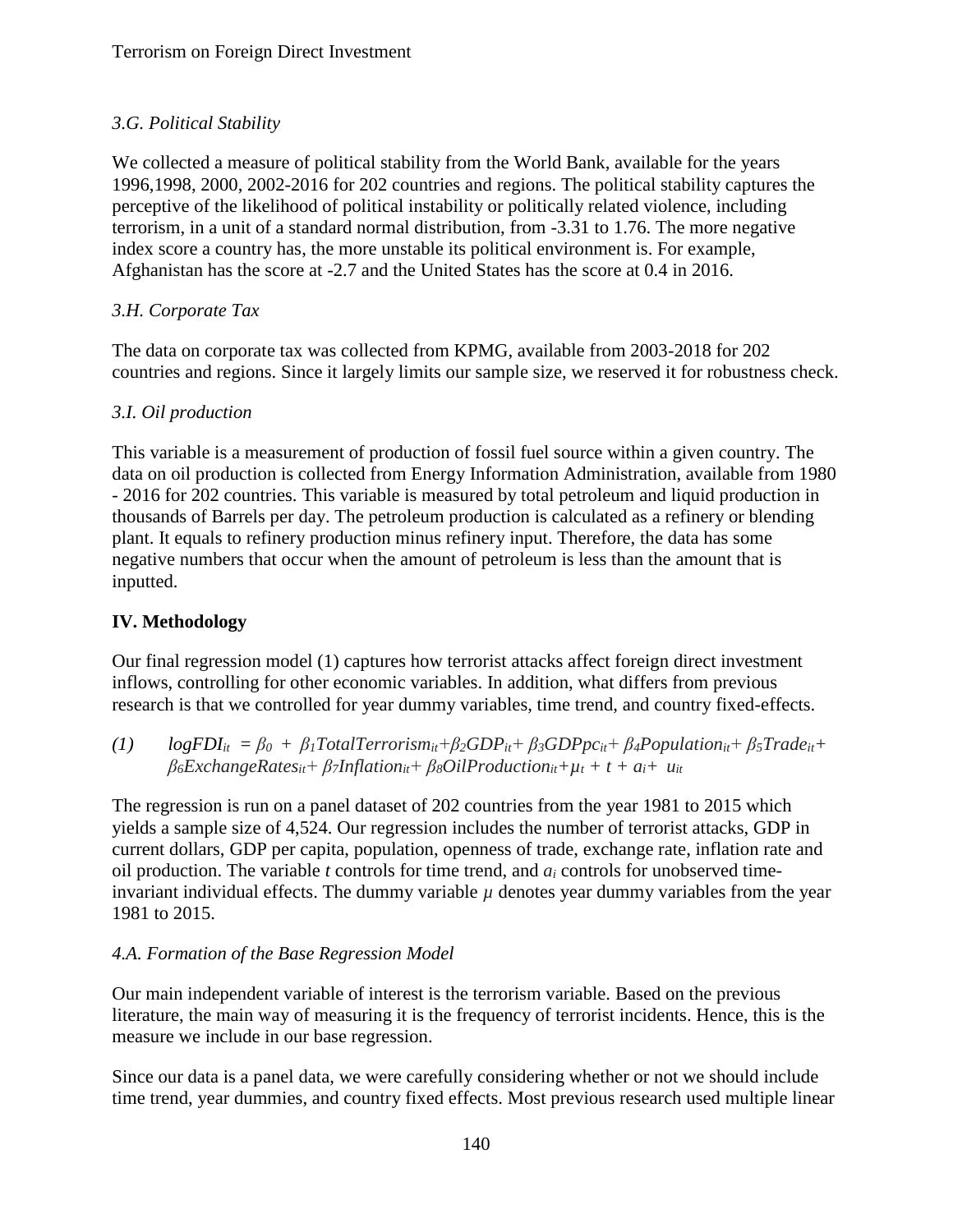regression. Thus, we wanted to explore how incorporating the fixed effects and time dummy variables could change the results as they take out any unobservable factors that may be making the impact of terrorism on foreign direct investment significant. Their inclusion will help decrease omitted variable bias and will separate the net effect of terrorism on foreign direct investment by controlling for the average differences across countries and years.

Furthermore, based on the previous literature, we identified control variables that are important to include as independent variables when analyzing a foreign direct investment. These variables are GDP (Enders, Sachsida & Sandler 2006), GDP per capita (Shah & Faiz 2015), Population (Shah & Faiz 2015), Trade openness (Rauf, Mehmood & Mehmood 2016), Exchange Rates (Shah & Faiz 2015), Inflation (Asongu, Efobi & Beecroft 2015), and Oil Production (Lee 2016).

We expect the market size measured by GDP and the purchasing power of the country's citizens measured by GDP per capita to be positively correlated with FDI. Furthermore, trade openness seems to have a positive relationship with FDI as well since it shows the country's willingness to participate in the global market. We expect the size of the population to be positively related to the inflow of FDI as countries with large population provide large market of products and services, larger labor force and a vast skill set. Additionally, exchange rate volatility and inflation are thought to be negatively related to FDI.

The results of this regression showed that the terrorism variable is statistically significant at the 95% significance level and has a negative impact on foreign direct investment inflows. When the total number of terrorism increases by 100 incidents which is roughly a one standard deviation increase, foreign direct investment inflows decrease by 0.437%. This percentage might not seem a lot but as soon as we interpret it in the number of dollars lost in foreign direct investment, it becomes economically significant. A 0.437% decrease in foreign direct investment inflows translates into roughly \$21.8 million loss in foreign direct investment, on average. With the exception of *ExchangeRates* and *Inflation*, all of the control variables were statistically significant at the 99th percentile. The variables representing exchange rates and inflation were also the only variables that were negatively correlated with FDI inflows. Gross domestic product, gross domestic product per capita, population, trade, oil production, and time trend variables were all positively related to FDI inflows. The results are shown in the Appendix, Table 2.

Looking at the summary statistics for the variables included in the base regression (Table 1.1 of the Appendix), the maximum value for total terrorism is 2,849. This means that for that particular country-year observation, terrorism incidents caused over a 12% decrease in FDI inflows which is economically significant. The regression has a high adjusted R-squared value of 0.762 which shows that the multilinear model does a good job at explaining the variability of our observations. Considering that the total terrorism variable was economically and statistically significant after adding country fixed effects, time trend, and year dummy variables in the regression, the regression results make a strong case that terrorism incidents may very well divert investment from foreign firms.

#### *4.B. Target types in regression model*

We were also interested in whether certain terrorist target types affect the investment decision differently. Hence, we wanted to explore if there are target types that result in significantly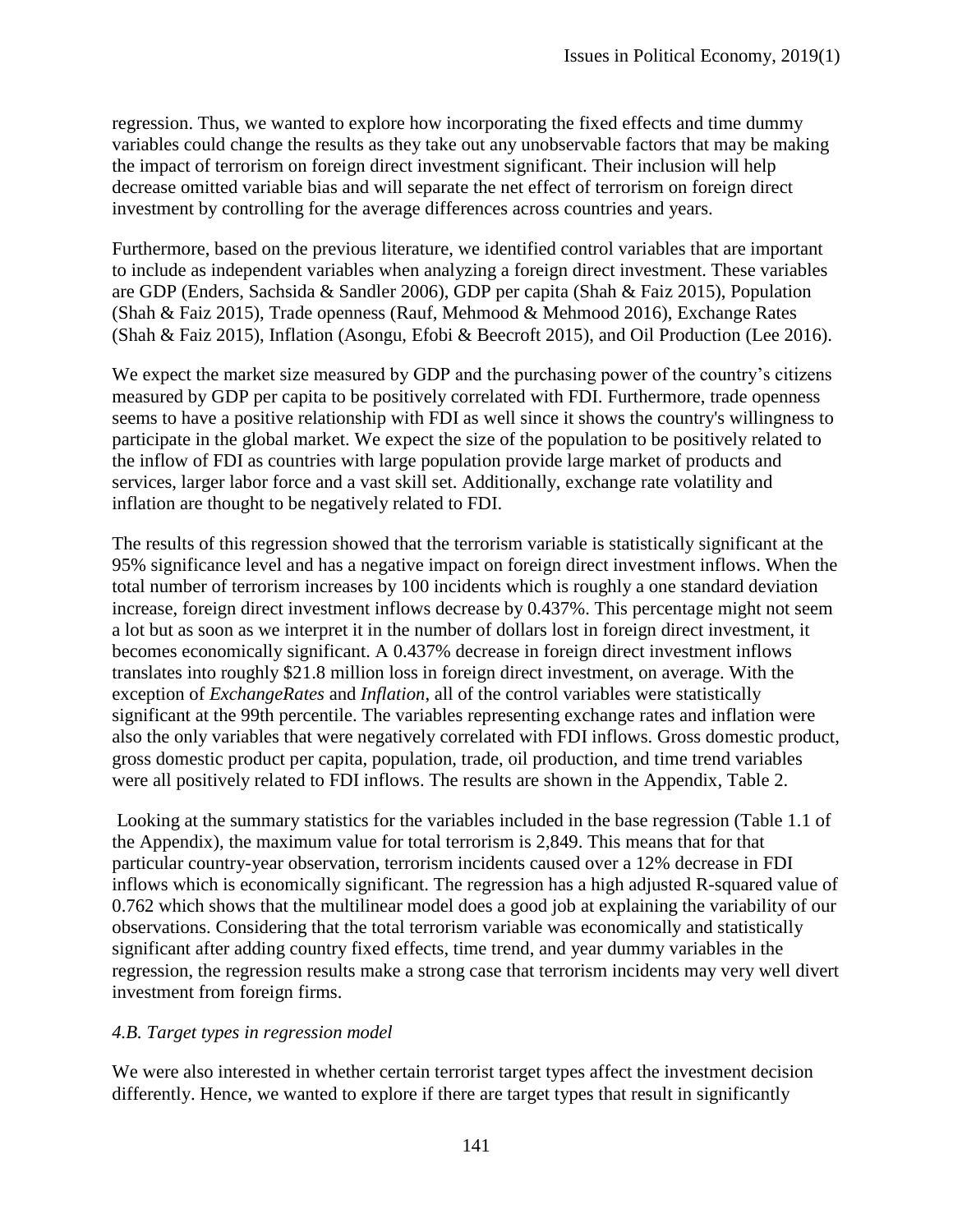higher losses in foreign direct investment inflows. The Global Terrorism Database assigns each incident into 22 target type categories. In order to test if certain terrorism incidents target types serve to impact FDI inflows more than others, we divided total terrorism into nine different target type categories as mentioned in our data section: Private Citizen Property, Government, Business, Police and Military, Transportation, Religious, Utilities, Other and Unknown target type. The sum of total incidents, after categorization, remains unchanged. (Table 1.2, in the Appendix)

*(2)*

*logFDI=β0+β1PrivateCitizenPropertyit+β2Governmentit+β3Businessit+β4PoliceMilitaryit* + $\beta_5$ Transportation+ $\beta_6$ Religious<sub>it</sub>+ $\beta_7$ Utilities<sub>it</sub>+ $\beta_8$ Other<sub>it</sub>+ $\beta_9$ Unknown<sub>it</sub>+ $\beta_{10}GDP_{it}$ + *β11GDPpcit+ β12Populationit+ β13Tradeit+ β14ExchangeRatesit+ β15Inflationit+*  $B_{16}$ *OilProduction<sub>it</sub>*+  $\mu$ <sub>*t*</sub> + *t* +  $a$ <sub>*i*</sub> +  $\mu$ <sub>*it*</sub>

We used different target types to replace total terrorism in our second regression (2) in order to see whether a terrorist attack on different target will have a distinctive influence on foreign direct investment. The results are shown in the Appendix, Table 3.

The regressions represented by columns 2 through 11 show each of the nine target types separately in the base multilinear model while column 12 includes all of the target types together. Column 1, the base multilinear regression with the total terrorism variable, was included as a frame of reference. The variable *Business* was the only target type variable that was statistically significant both when it was grouped with the other target types as well as when it was included individually in the regression as shown in columns 4 and 12. The coefficient on *Business* was negative and statistically significant at the 99th percentile in both regressions with the inclusion of fixed effects, time trend, and year dummy variables, and this makes a strong case that business targeting terrorism incidents especially affect investment decisions by firms. When there is one additional terrorist incident targeting business, there will be 0.123% loss in foreign direct investment. Since the mean value of the foreign direct investment is \$4.99 billion, we would predict that one additional business target terrorist incident would result in a \$6.137 million loss in foreign direct investment, on average. Also, the statistical significance of the control variables did not change from the base multilinear regression for columns 4 and 12.

# **V. Robustness Checks**

# *5.A. First Robustness check - Number of Casualties & Property Value*

In our base regression, we used the frequency of terrorist incidents in a given country and year as the measure of terrorism. Thus, even if a terrorist attack did not have significant damage, it is still included in our regression as an additional incident. To verify the accuracy of our results, we conducted a robustness check by trying to quantify the impact of the terrorist incidents. To do this, we gathered data from GTD on the number of people injured, the number of people killed and the value of property damaged. The number of casualties (number of people killed plus the number of people injured) and the property value were created as two new measures of terrorism and then used in two additional regressions. The results showed that 0.93 million increase in the property value that got damaged due to terrorist incidents, which is a 1 standard deviation increase of this variable, decreases foreign direct investment inflows by 0.0122 percent. On the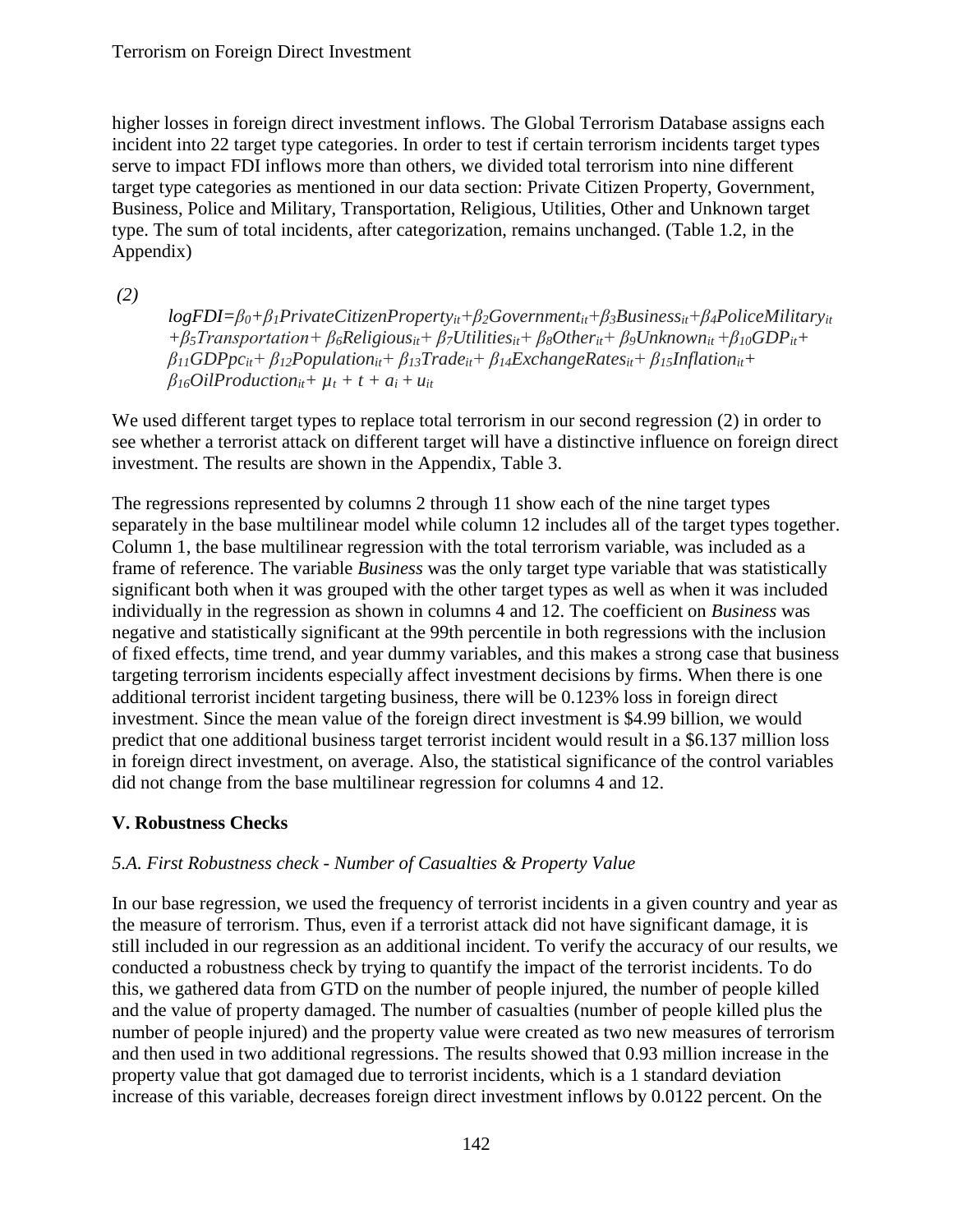other hand, 100 additional casualties, which is a 1 standard deviation increase, decreases foreign direct investment inflows by 0.0181 percent. However, the number of casualties turned out to be statistically insignificant. Hence, despite the measure we use, the impact of terrorism on foreign direct investment stays negative with small differences in coefficients. Therefore, the frequency of terrorism is a good measure for terrorism variable. The results for these regressions may be found in the Appendix, in Table 4.

#### *5.B. Second Robustness check - Corporate Tax Rate*

Our base regression excludes the corporate tax rate as it significantly decreases the sample size. However, previous literature includes the corporate tax rate as a control variable. Thus, as a robustness check, we ran a separate regression with the corporate tax rate in it and compared it to the base regression that was run on the same sample as the latter one. These two regressions were very similar to each other, notably showing that the corporate tax rate and terrorism variables were statistically insignificant. This makes us conclude that not including the corporate tax rate in our base regression likely didn't introduce much bias in our regression. The regression outputs may be found in the Appendix, in Table 5.

#### *5.C. Third Robustness check - Political Stability, Control of Corruption & Infrastructure*

Most previous literature included at least one of the following variables: political stability, control of corruption and infrastructure. Including these variables into our regression was limiting the sample size from 4,524 to 2,305. Therefore, we ran a robustness check to see if excluding these variables was causing an omitted variable bias into our regression. We ran two additional regressions. First, we added these variables to our base regression. Second, we ran our base regression on the same sample size (2,305). These two regressions showed that including these variables in our regression was not changing our outcomes. In addition, the F test showed that political stability, control of corruption and infrastructure were not jointly significant. Next, we ran just multiple linear version of our base regression without controlling for time dummy variables, time trend and fixed effects. In this case, these variables were statistically significant. Therefore, political stability, control of corruption and infrastructure could be important to include when running multiple linear regression as shown in past literature. However, it is statistically insignificant in our regression because the fixed effects and time trend might already be controlling for them. The regression outputs may be found in the Appendix, in Table 6.

#### *5.D. Fourth Robustness check - Recession*

As a final robustness check, we ran separate regressions pre- and post-2008 to see if our regression results were somehow impacted by the recession. The results showed that terrorism had a much more significant negative effect on foreign direct investment inflows before the recession. If 100 additional terrorist incidents were decreasing foreign direct investment inflows by 0.437 percent over the 1980-2016 period, this decrease was 0.936 percent over the 1980-2007 time period. Furthermore, the terrorism variable turned out to be positive but statistically insignificant over the 2009-2016 time period. This might mean that during the "good" times, investors pay attention to terrorist incidents when deciding where to invest. However, during the recession, they put less emphasis on this and invest wherever they can indifferent of terrorist incidents. The other explanation might be connected to the increasing trend of terrorism incidents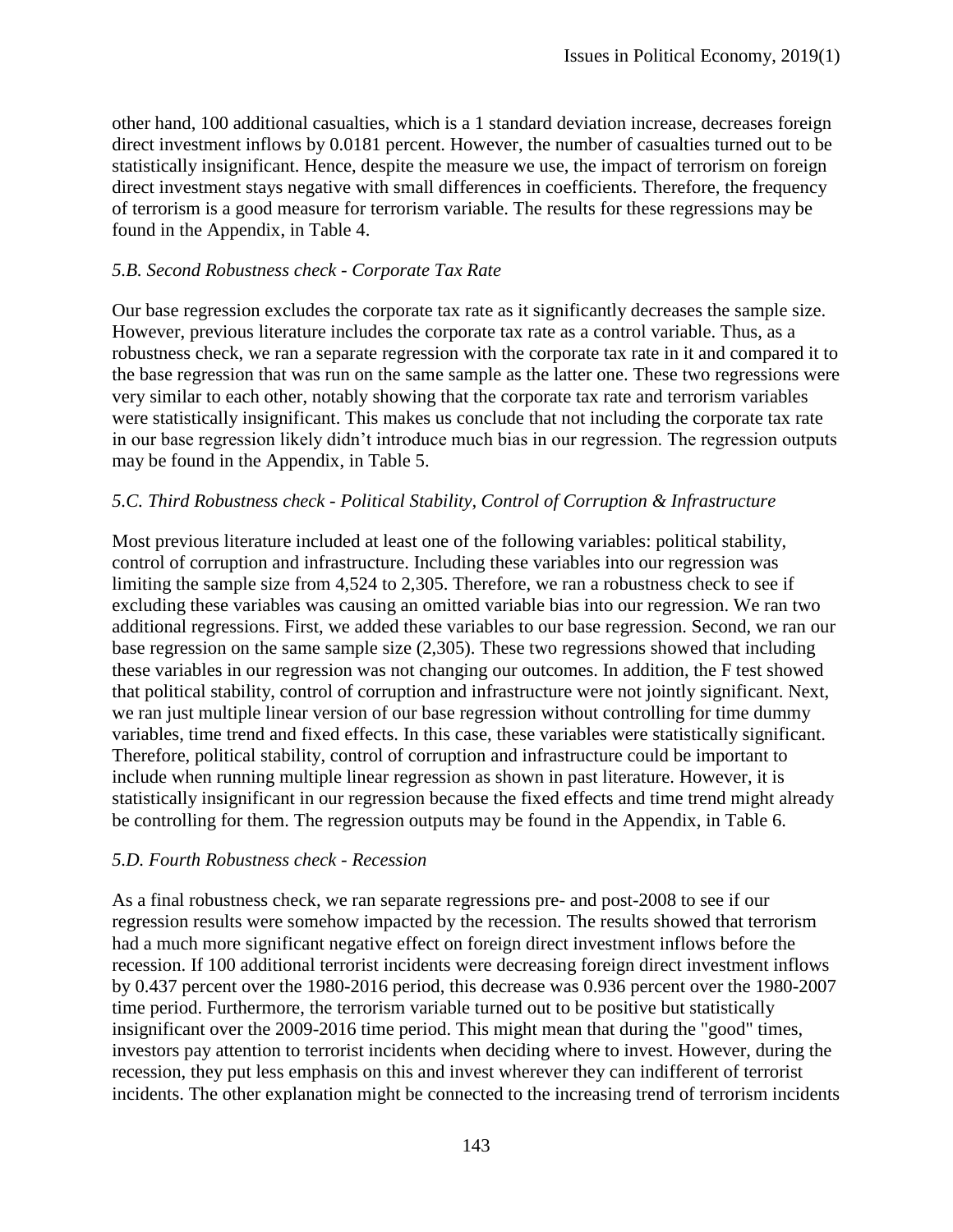since 2004. When terrorism is a rare phenomenon, investors do care about it as they choose the country to invest. However, as it becomes more common around the world, they pay less attention to it. The regression results may be found in the Appendix, in Table 6.

# **VI. Conclusion**

This research sought to explore whether or not terrorism incidents impact foreign direct inflows using panel data. Looking at the base regression, it is evident that terrorism incidents and FDI inflows are negatively correlated within the restrictions of the sample size of our model. One standard deviation increase in total incidents of terrorism decreases FDI inflows by \$21.8 million on average, and this finding is statistically significant at the 95th percentile. More specifically, our regression results suggest that terrorism incidents that target businesses especially decrease FDI inflows, and this finding is statistically significant at the 99th percentile. Also, we conducted a robustness check to see if accounting for the extent of the damage caused by terrorism incidents alter the results of the relationships found in the base regression. This was accomplished by replacing total terrorism with two variables that account for the magnitude of damage: property value and casualties. The results show that one standard deviation increase of the property value variable decreases FDI inflows by 0.0122% and is statistically significant, and one standard deviation increase in the casualties variable decreases FDI inflows by 0.0181% and is not statistically significant. The robustness check shows that the regressions with property value and casualties have results that resemble the base regression with the total terrorism variable.

Although the results of this research are consistent with past literature in that terrorism incidents are negatively correlated with FDI inflows, this research differs from past studies in its usage of panel data for all available countries for the years 1981 to 2016. Furthermore, our research incorporates country fixed effects, time trend, and year dummy variables in the regression and still yields statistically significant results. We incorporated these variables in our model to capture a more accurate representation of the relationship between terrorism incidents and FDI inflows. The fact that the results were statistically and economically significant even with the utilization of these additions strengthens the argument that it is important to further explore the relationship between terrorism and FDI. In an era where many of the global issues such as poverty, starvation, and diseases can be reduced by tackling economic underdevelopment, this research sheds light on the notion that terrorism incidents may play a crucial role in allocating business investment which is so pivotal to economic growth. It is all the more important to expand upon these findings because alarmingly enough, terrorism has exponentially increased in the world just within the past decade.

There are questions left to be answered and potential steps to build upon this study. It may be of interest to see how long the effects of terrorist incidents on FDI inflows last through the study of psychological variables associated with terrorism or business decision-making patterns over time. It may also be of interest to see how the development level of a country alters the effects of terrorism on FDI inflows since past pieces of literature have studied developed and developing countries separately but not together when it comes to the topic of terrorism and FDI. Since location could also possibly be an important factor when it comes to how much an incident impacts FDI, it may be helpful to build upon the results of this study by including a geographical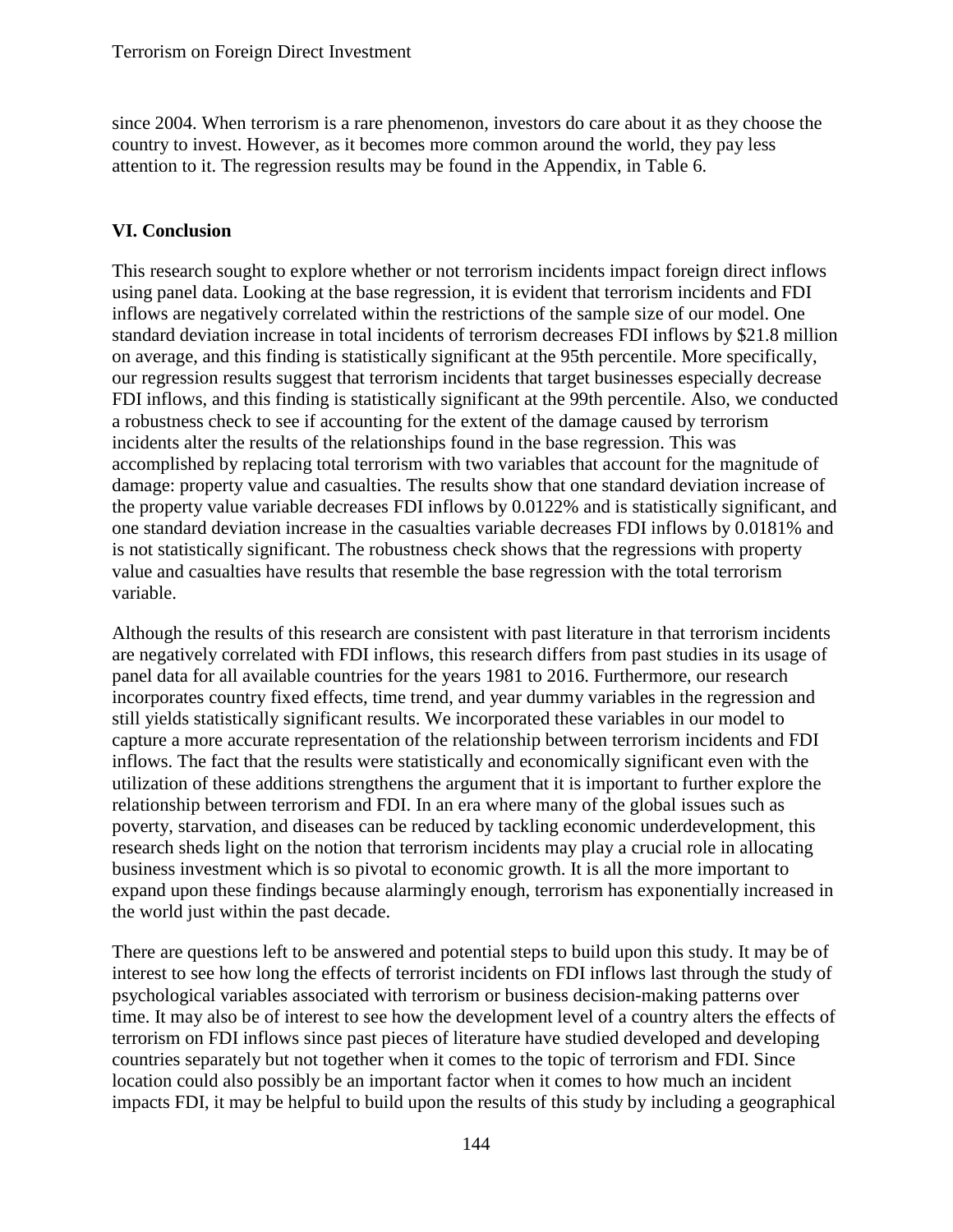component through the use of spatial regressions. For example, there are several outlier countries when it comes to the level of terrorism incidents such as Iraq, Afghanistan and Pakistan. How likely is it that the terrorist incidents occurring in this part of the world directly affect their foreign direct investments? Is it possible that the high levels of terrorism incidents occurring in Iraq would also impact investment decisions toward other Middle East countries? Incorporating spatial regression in this research may help answer these questions.

The results of our paper also suggest that countries looking to attract more foreign direct investment inflows may benefit from taking action to increase security within their borders against terrorism incidents, especially during recessions. In particular, our results show that business targeted terrorism incidents specifically work to deter FDI inflows. Further research on counterterrorism efforts may show that policies implemented to protect businesses from these attacks may increase foreign direct investment. The effort to combat terrorism incidents not only protects innocent people and valuable property, but it also helps countries attract foreign direct investments. This would, in turn, promote economic growth, especially in developing countries, and aid the cause to reduce global issues such as poverty, starvation, and diseases.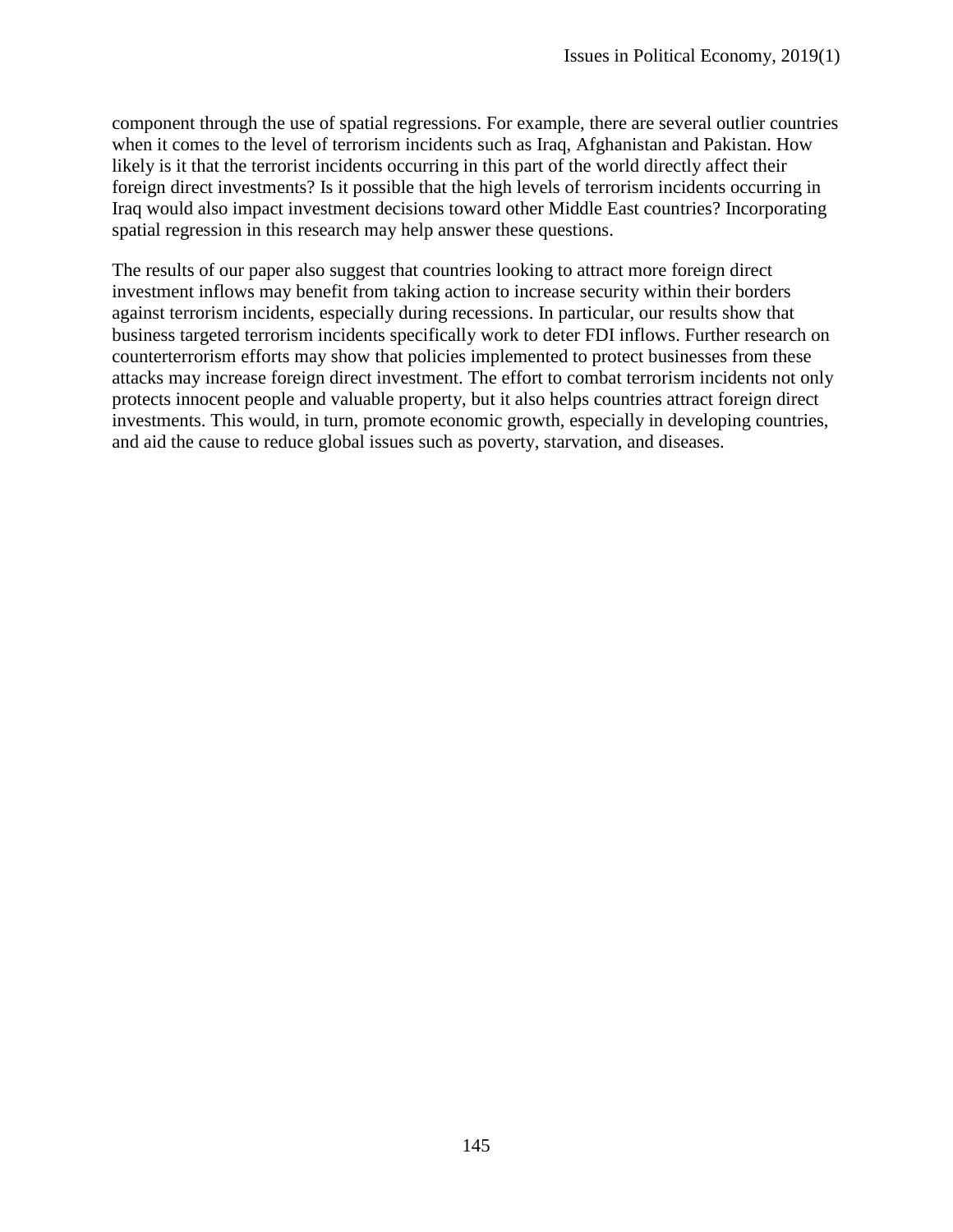# **VII. Appendix**

| <b>Table 1.1: Summary Data</b> |  |
|--------------------------------|--|
|--------------------------------|--|

| Variable                        | Source                                      | Description                                                                                                                                           | <b>Time Period</b>           |
|---------------------------------|---------------------------------------------|-------------------------------------------------------------------------------------------------------------------------------------------------------|------------------------------|
| Foreign direct<br>investment    | The World Bank                              | Foreign direct investment, net flows,<br>in current dollars                                                                                           | 1960-2016                    |
| Total terrorism                 | Global Terrorism<br><b>DataBase</b>         | Each terrorism incidents; Terrorism<br>attack types                                                                                                   | 1970-2017                    |
| GDP per Capita                  | The World Bank                              | GDP per Capita                                                                                                                                        | 1960-2016                    |
| <b>GDP</b> current US<br>dollar | The World Bank                              | GDP in current US dollars                                                                                                                             | 1960-2016                    |
| Population                      | The World Bank                              | All residents of legal status or<br>citizenship                                                                                                       | 1960-2016                    |
| Exchange rate                   | The World Bank                              | Exchange rate, LCU per US\$, period<br>average                                                                                                        | 1960-2016                    |
| Openness to trade               | The World Bank                              | The consumer price index $(\%)$                                                                                                                       | 1960-2016                    |
| Corporate tax rate              | <b>KPMG</b>                                 | Corporate tax rate                                                                                                                                    | 2003-2018                    |
| Oil production                  | <b>Energy Information</b><br>Administration | Total petroleum and liquid<br>production, thousand barrels per day.                                                                                   | 1980-2018                    |
| Control of<br>corruption        | The World Bank                              | The perception of the extent to which<br>public power is exercised for private<br>gain, in units of a standard normal<br>distribution,                | 1996,1998,2000,200<br>2-2016 |
| <b>Political Stability</b>      | The World Bank                              | The likelihood of political instability<br>and politically-motivated violence,<br>including terrorism. In units of a<br>standard normal distribution. | 1996,1998,2000,200<br>2-2016 |
| Infrastructure                  | The World Bank                              | Access to electricity, % of population                                                                                                                | 1960-2016                    |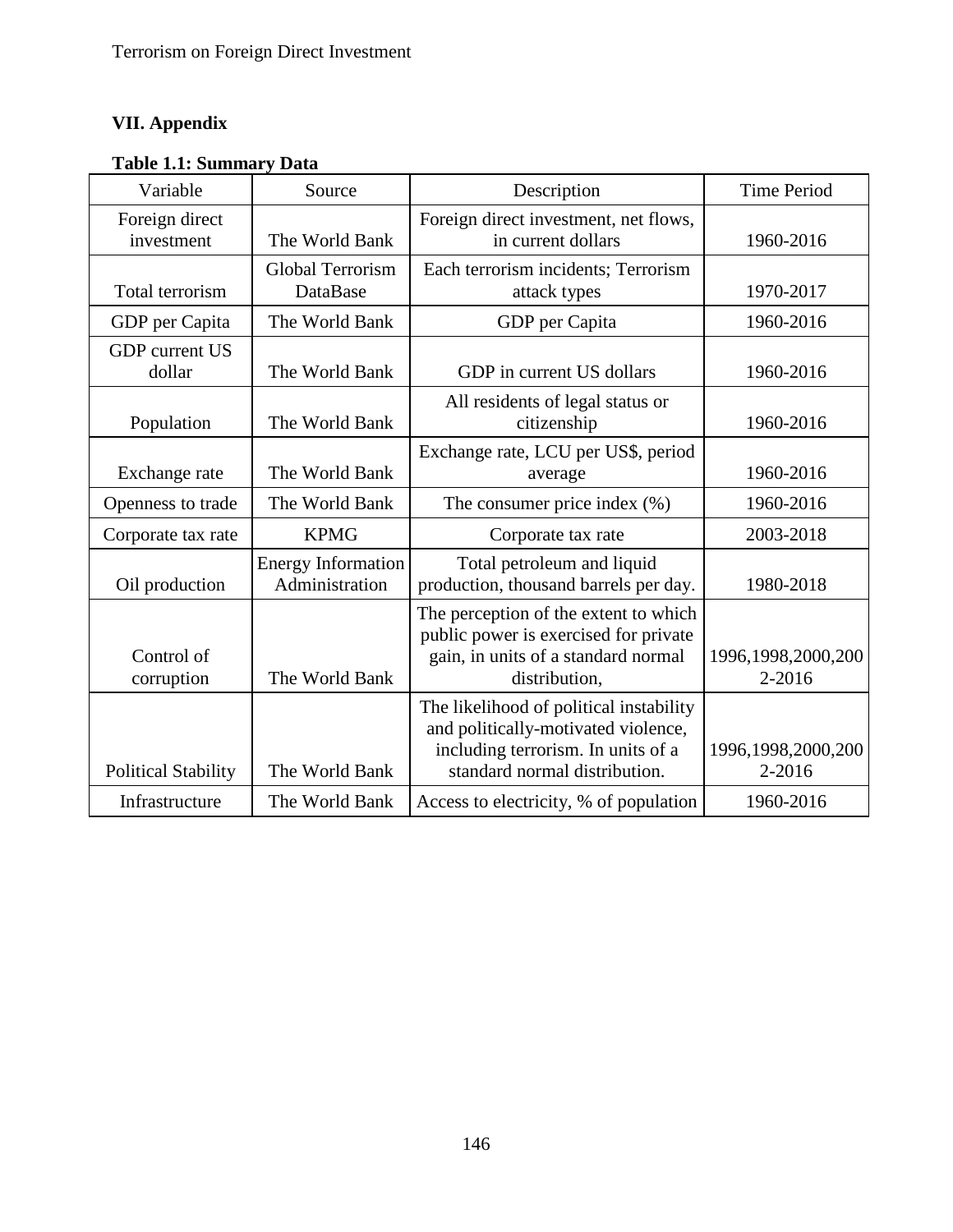| <b>Regrouped Target Types</b>   | <b>Original Target Types</b>                                                                               |
|---------------------------------|------------------------------------------------------------------------------------------------------------|
| Military and Police             | Military and Police                                                                                        |
| Private Citizen's Property      | Private Citizen's Property                                                                                 |
| Government                      | Government General; Government Diplomatic                                                                  |
| <b>Business</b>                 | <b>Business</b>                                                                                            |
| Transportation                  | Transportation, Airports & Aircraft and Maritime                                                           |
| Religious / Political<br>Groups | Religious Figures, Violent Political Party and Terrorists Militia                                          |
| Utilities                       | <b>Telecommunication and Utilities</b>                                                                     |
| Other                           | Other, NGO, Journalists and Media, Education Institution,<br>Food and Water, Abortion Related and Tourists |
| Unknown                         | Unknown                                                                                                    |

# **Table 1.2: Target Types Regrouped**

|  | Table 1.3: Summary Statistics (if in regression) |  |  |
|--|--------------------------------------------------|--|--|
|  |                                                  |  |  |

| Variable                                                     | Mean     | <b>Standard</b><br>Deviation | Minimum  | Maximum    | Observation |
|--------------------------------------------------------------|----------|------------------------------|----------|------------|-------------|
| Log Foreign Direct<br>Investment                             | 24.49    | 0.24                         | 23.02    | 27.03      | 4,524       |
| <b>Total Terrorism Incidence</b>                             | 24.24    | 108.71                       | 0.00     | 2,849.00   | 4,524       |
| <b>Gross Domestic Product</b><br>per Capita                  | 7,844.60 | 13,156.41                    | 94.27    | 119,225.40 | 4,524       |
| <b>Gross Domestic Product</b><br>current dollars in Billions | 258.83   | 1,152.72                     | 0.04     | 18,624.47  | 4,524       |
| Population in Millions                                       | 41.30    | 145.35                       | 0.06     | 1,378.67   | 4,524       |
| Trade                                                        | 80.96    | 52.53                        | 0.17     | 531.74     | 4,524       |
| <b>Exchange Rates</b>                                        | 409.11   | 1,786.42                     | 0.00     | 25,000.00  | 4524        |
| Inflation                                                    | 35.82    | 485.32                       | $-31.57$ | 26,762.02  | 4524        |
| <b>Oil Production</b>                                        | 516.21   | 1,559.13                     | $-24.00$ | 15,116.66  | 4524        |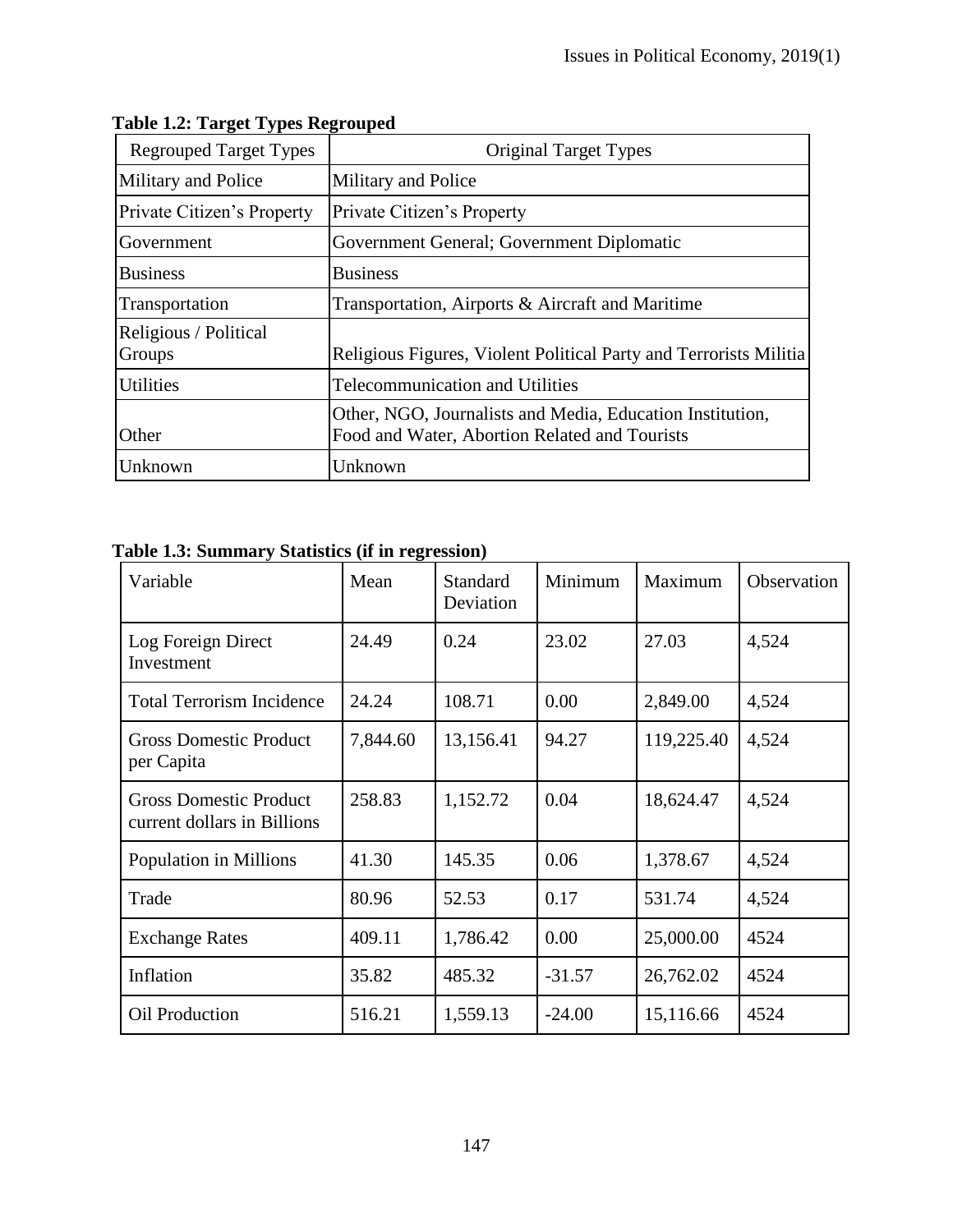**Table 1.4: Summary Statistics**

| Variable                                                                 | Mean     | Standard<br>Deviation | Minimum | Maximum        | Observation |
|--------------------------------------------------------------------------|----------|-----------------------|---------|----------------|-------------|
| Foreign Direct Investment<br>Net Inflow(Current US<br>Dollar in Billion) | 4.99     | 25.4                  | $-29.9$ | 734            | 6,815       |
| Log Foreign Direct<br>Investment                                         | 24.48    | 0.24                  | 23.02   | 27.37          | 6,815       |
| <b>Total Terrorism Incidence</b>                                         | 19.9     | 115.74                | 0.00    | 3,926          | 8,663       |
| <b>Total Number of</b><br>Casualties                                     | 100.49   | 819.52                | 0.00    | 29,874         | 8,661       |
| Poverty Value in Millions                                                | 0.93     | 34                    | 0.00    | 2,720          | 8,661       |
| <b>Gross Domestic Product</b><br>per Capita                              | 7,575.48 | 13,073.84             | 57.64   | 119,225.4<br>0 | 7,100       |
| <b>Gross Domestic Product</b><br>current dollars in Billions             | 200.72   | 946.39                | 0.02    | 18,624.47      | 7,142       |
| Population in Millions                                                   | 30.43    | 115.68                | 0.02    | 1378.67        | 8,412       |
| Trade                                                                    | 80.1     | 52.67                 | 0.021   | 531.74         | 6,693       |
| <b>Exchange Rates</b>                                                    | 308.14   | 1514.91               | 0.00    | 25000          | 6,911       |
| Inflation                                                                | 39.09    | 481.27                | $-31.9$ | 26,762.02      | 7,018       |
| Oil Production                                                           | 435.89   | 1,445.95              | $-24$   | 15,116.66      | 4524        |
| <b>Political Stability</b>                                               | $-0.1$   | 0.98                  | $-3.31$ | 1.76           | 3,224       |
| Control of Corruption                                                    | $-0.05$  | 1.02                  | $-1.87$ | 2.47           | 3,239       |
| Infrastructure                                                           | 73.6     | 34.93                 | 0.0     | 100            | 4,810       |
| Corporate Tax                                                            | 24.95    | 9.23                  | 0.0     | 55             | 1,551       |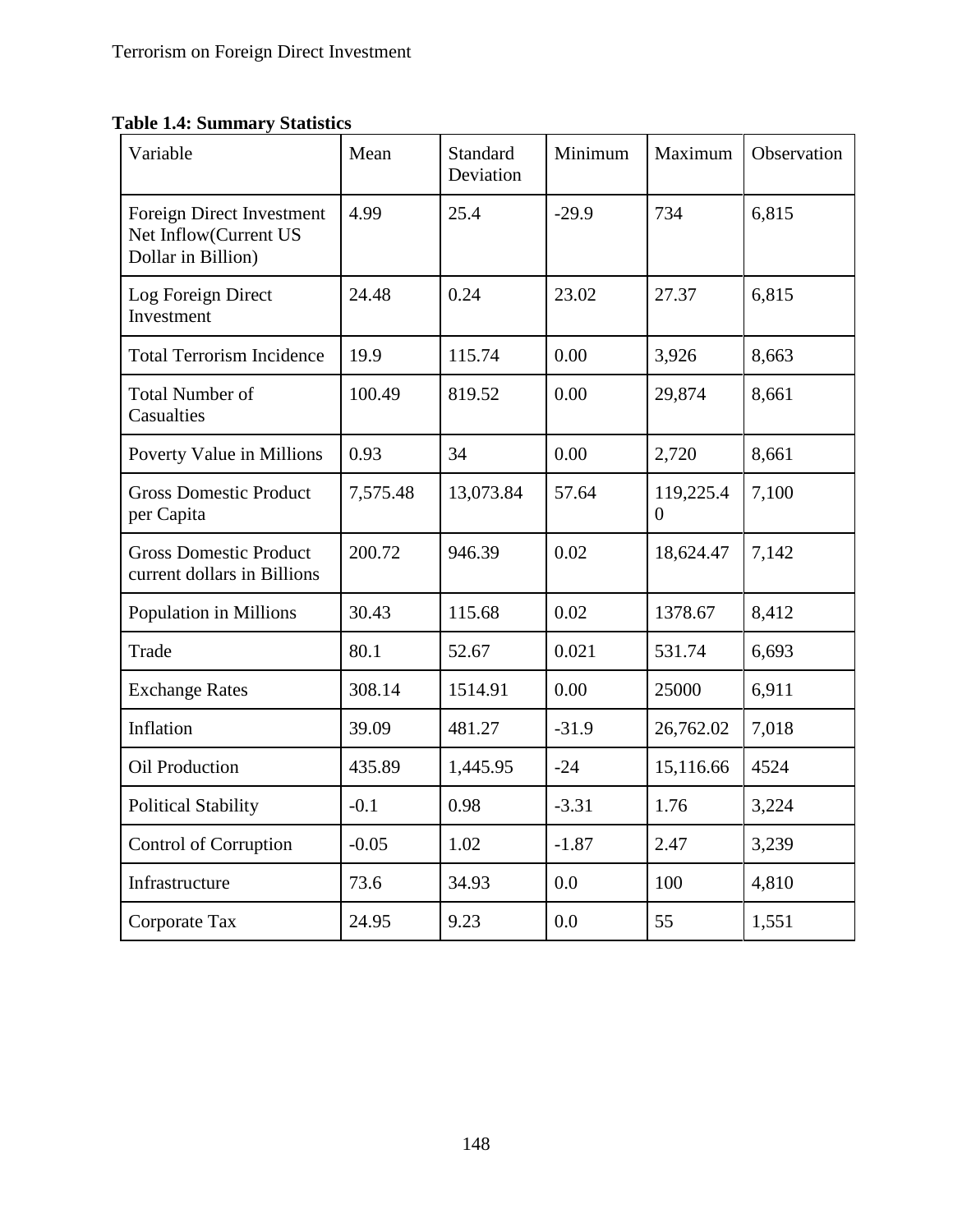# **Table 2: Regression Results**

|                           | (1)           |
|---------------------------|---------------|
| VARIABLES                 | Log(FDI)      |
| TotalTerrorism            | $-4.37e-05**$ |
|                           | $(-2.041)$    |
|                           | 0.000129**    |
| <b>GDPinBillions</b>      | ۰             |
|                           | (35.63)       |
| <b>GDPperCapita</b>       | 5.15e-06***   |
|                           | (14.87)       |
| PopulationinMillions      | $0.00121***$  |
|                           | (12.31)       |
|                           | 0.000584**    |
| Trade                     | ۰             |
|                           | (6.792)       |
| <b>ExchangeRates</b>      | $-1.35e-06$   |
|                           | $(-0.839)$    |
| Inflation                 | $-2.76e-06$   |
|                           | $(-0.730)$    |
| OilProduction_n           | 3.05e-05***   |
|                           | (5.988)       |
| Year                      | $0.00204***$  |
|                           | (3.343)       |
| Constant                  | 20.30***      |
|                           | (16.68)       |
|                           |               |
| <b>Observations</b>       | 4,524         |
| <b>Adjusted R-squared</b> | 0.762         |
| Time Trend & Year Dummies | Yes           |
| <b>Fixed Effects</b>      | Yes           |

t-statistics in parentheses

\*\*\* p<0.01, \*\* p<0.05, \* p<0.1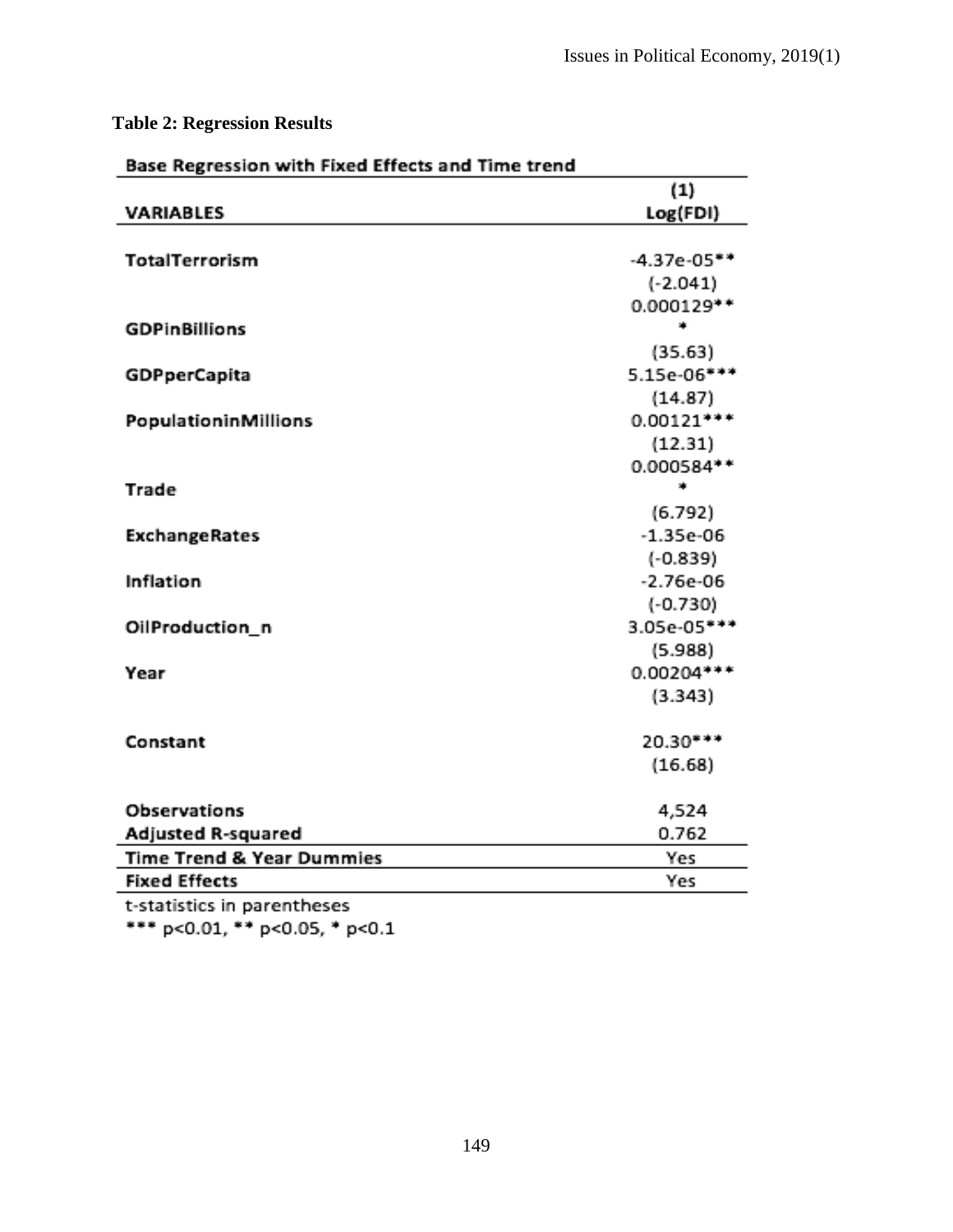|                            | (1)                         | (2)                       | (3)                                | (4)                       | (5)                       | (6)                       | (7)                       | (8)                       | (9)                     | (10)                     | (11)                        |
|----------------------------|-----------------------------|---------------------------|------------------------------------|---------------------------|---------------------------|---------------------------|---------------------------|---------------------------|-------------------------|--------------------------|-----------------------------|
| <b>VARIABLES</b>           | <b>IFDI</b>                 | <b>IFDI</b>               | <b>IFDI</b>                        | <b>IFDI</b>               | <b>IFDI</b>               | <b>IFDI</b>               | <b>IFDI</b>               | <b>IFDI</b>               | <b>IFDI</b>             | <b>IFDI</b>              | <b>IFDI</b>                 |
| <b>Total Terrorism</b>     | $-4.37e-05**$<br>$(-2.041)$ |                           |                                    |                           |                           |                           |                           |                           |                         |                          |                             |
| <b>Private Citizens</b>    |                             |                           |                                    |                           |                           |                           |                           |                           |                         |                          |                             |
| <b>Property</b>            |                             | $-0.000112$<br>$(-1.423)$ |                                    |                           |                           |                           |                           |                           |                         |                          | 1.35e-05<br>(0.0814)        |
| Government                 |                             |                           | $-0.000286*$<br>$(-1.782)$         |                           |                           |                           |                           |                           |                         |                          | 0.000263<br>(0.911)         |
| <b>Business</b>            |                             |                           |                                    | 0.000659***<br>$(-3.635)$ |                           |                           |                           |                           |                         |                          | $-0.00123***$<br>$(-3.937)$ |
| <b>Transportation</b>      |                             |                           |                                    |                           | $-0.000431$<br>$(-1.047)$ |                           |                           |                           |                         |                          | 0.000687<br>(1.144)         |
| <b>Religious</b>           |                             |                           |                                    |                           |                           | $-0.000320$<br>$(-1.244)$ |                           |                           |                         |                          | $-4.38e-05$<br>$(-0.0892)$  |
| <b>Utilities</b>           |                             |                           |                                    |                           |                           |                           | $-0.000205$<br>$(-0.883)$ |                           |                         |                          | 0.000117<br>(0.422)         |
| Other                      |                             |                           |                                    |                           |                           |                           |                           | $-0.000370$<br>$(-1.234)$ |                         |                          | 0.000239<br>(0.528)         |
| <b>Unknown</b>             |                             |                           |                                    |                           |                           |                           |                           |                           | 5.95e-05<br>(0.135)     |                          | 0.000879<br>(1.562)         |
| <b>Police and Military</b> |                             |                           |                                    |                           |                           |                           |                           |                           |                         | $-8.65e-05$              | $-7.08e-05$                 |
| Year                       | $0.00204***$<br>(3.343)     | (3.348)                   | $0.00205***$ 0.00200***<br>(3.279) | $0.00193***$<br>(3.154)   | $0.00201$ ***<br>(3.289)  | $0.00205***$<br>(3.358)   | $0.00202***$<br>(3.309)   | $0.00203***$<br>(3.330)   | $0.00202***$<br>(3.300) | $0.00205***$<br>$-3.357$ | $0.00183***$<br>(2.977)     |
| <b>Constant</b>            | $20.30***$                  | 20.28***                  | 20.38***                           | 20.52***                  | 20.34***                  | 20.26***                  | 20.32***                  | 20.30***                  | 20.32***                | 20.28***                 | $20.70***$                  |
|                            | (16.68)                     | (16.66)                   | (16.74)                            | (16.86)                   | (16.71)                   | (16.63)                   | (16.69)                   | (16.68)                   | (16.66)                 | $-16.66$                 | (16.92)                     |
| <b>Observations</b>        | 4,524                       | 4,524                     | 4,524                              | 4,524                     | 4,524                     | 4,524                     | 4,524                     | 4,524                     | 4,524                   | 4,524                    | 4,524                       |
| <b>R-squared</b>           | 0.773                       | 0.773                     | 0.773                              | 0.773                     | 0.773                     | 0.773                     | 0.773                     | 0.773                     | 0.773                   | 0.773                    | 0.774                       |
| <b>Adjusted R-squared</b>  | 0.762                       | 0.762                     | 0.762                              | 0.762                     | 0.762                     | 0.762                     | 0.762                     | 0.762                     | 0.762                   | 0.762                    | 0.762                       |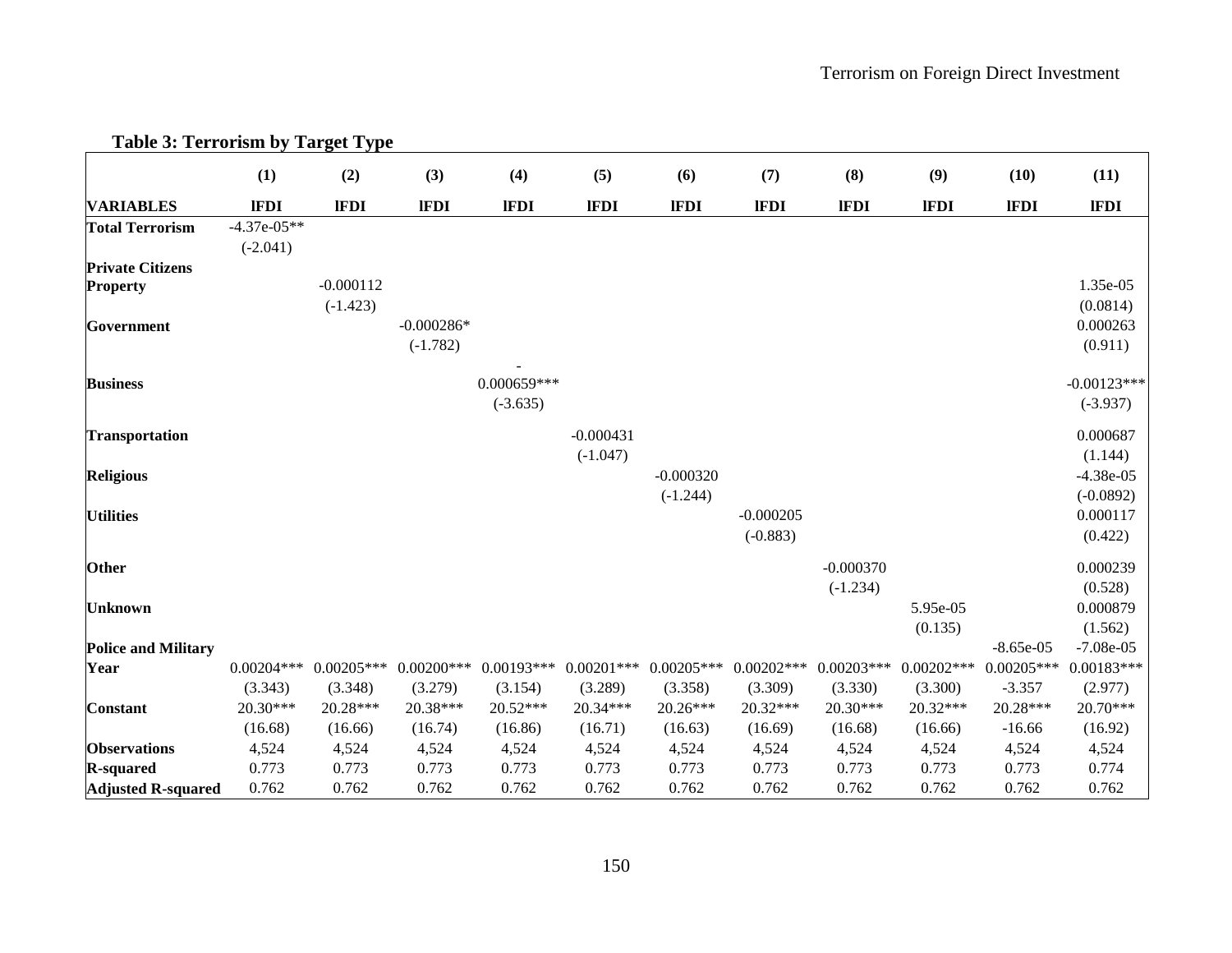|                                      | Robustness Check 1: Number of Casualties & Property Value |              |                |  |  |  |
|--------------------------------------|-----------------------------------------------------------|--------------|----------------|--|--|--|
|                                      | (1)                                                       | (2)          | (3)            |  |  |  |
| <b>VARIABLES</b>                     | Log(FDI)                                                  | Log(FDI)     | Log(FDI)       |  |  |  |
|                                      |                                                           |              |                |  |  |  |
| <b>TotalTerrorism</b>                | $-4.37e-05**$                                             |              |                |  |  |  |
|                                      | $(2.14e-05)$                                              |              |                |  |  |  |
| <b>Casualties</b>                    |                                                           | $-1.81e-06$  |                |  |  |  |
|                                      |                                                           | $(2.82e-06)$ |                |  |  |  |
| Propvalue                            |                                                           |              | $-1.31e-10***$ |  |  |  |
|                                      |                                                           |              | (0)            |  |  |  |
| <b>GDPinBillions</b>                 | 0.000129 ***                                              | 0.000130 *** | 0.000129 ***   |  |  |  |
|                                      | $(3.62e-06)$                                              | $(3.61e-06)$ | $(3.61e-06)$   |  |  |  |
| <b>GDPperCapita</b>                  | 5.15e-06***                                               | 5.17e-06***  | 5.16e-06***    |  |  |  |
|                                      | $(3.47e-07)$                                              | $(3.47e-07)$ | $(3.46e-07)$   |  |  |  |
| PopulationinMillions                 | 0.00121 ***                                               | $0.00117***$ | 0.00117***     |  |  |  |
|                                      | $(9.86e-05)$                                              | $(9.61e-05)$ | $(9.58e-05)$   |  |  |  |
| Trade                                | 0.000584 ***                                              | 0.000589 *** | 0.000590 ***   |  |  |  |
|                                      | $(8.60e-05)$                                              | $(8.60e-05)$ | $(8.59e-05)$   |  |  |  |
| <b>ExchangeRates</b>                 | $-1.35e-06$                                               | $-1.32e-06$  | $-1.31e-06$    |  |  |  |
|                                      | $(1.61e-06)$                                              | $(1.61e-06)$ | $(1.61e-06)$   |  |  |  |
| <b>Inflation</b>                     | $-2.76e-06$                                               | $-2.92e-06$  | $-2.95e-06$    |  |  |  |
|                                      | $(3.77e-06)$                                              | $(3.77e-06)$ | $(3.77e-06)$   |  |  |  |
| OilProduction_n                      | 3.05e-05***                                               | 3.01e-05***  | 3.04e-05***    |  |  |  |
|                                      | $(5.10e-06)$                                              | $(5.09e-06)$ | $(5.09e-06)$   |  |  |  |
| Year                                 | 0.00204 ***                                               | $0.00203***$ | 0.00203***     |  |  |  |
|                                      | (0.000611)                                                | (0.000611)   | (0.000610)     |  |  |  |
| Constant                             | 20.30***                                                  | 20.30***     | 20.30***       |  |  |  |
|                                      | (1.217)                                                   | (1.218)      | (1.216)        |  |  |  |
|                                      |                                                           |              |                |  |  |  |
| <b>Observations</b>                  | 4,524                                                     | 4,524        | 4,524          |  |  |  |
| <b>Adjusted R-squared</b>            | 0.762                                                     | 0.762        | 0.762          |  |  |  |
| <b>Time Trend &amp; Year Dummies</b> | Yes                                                       | Yes          | Yes            |  |  |  |
| <b>Fixed Effects</b>                 | Yes                                                       | Yes          | Yes            |  |  |  |

# **Table 4: First Robustness Check - Number of Casualties & Property Value**

Standard errors in parentheses

\*\*\* p<0.01, \*\* p<0.05, \* p<0.1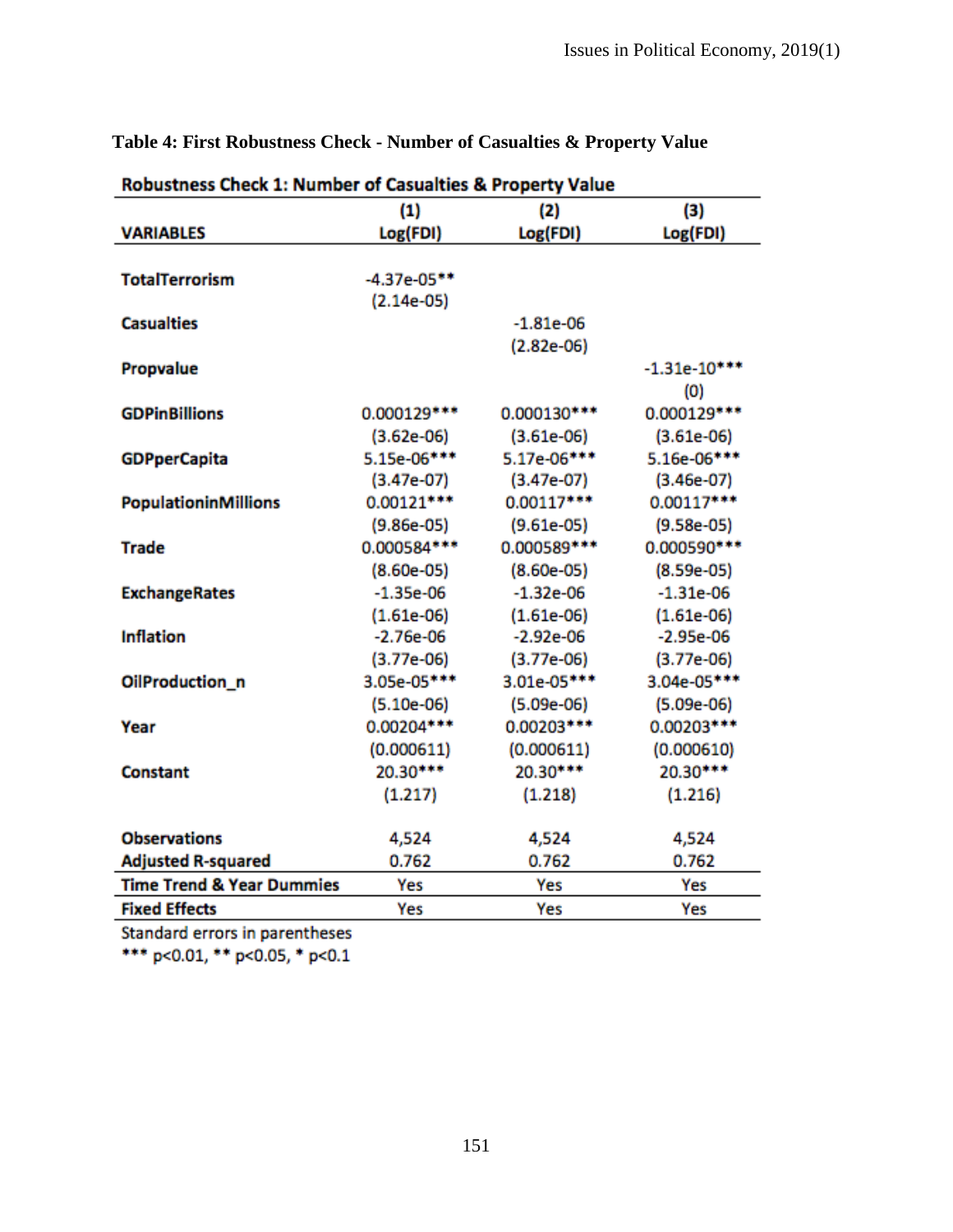|                                      | <b>Robustness check 2: Corporate Tax Rate</b> |              |              |  |  |  |
|--------------------------------------|-----------------------------------------------|--------------|--------------|--|--|--|
|                                      | (1)                                           | (2)          | (3)          |  |  |  |
| <b>VARIABLES</b>                     | Log(FDI)                                      | Log(FDI)     | Log(FDI)     |  |  |  |
|                                      |                                               |              |              |  |  |  |
| <b>TotalTerrorism</b>                | $-4.37e-05**$                                 | 7.22e-06     | 7.22e-06     |  |  |  |
|                                      | $(2.14e-05)$                                  | $(6.35e-05)$ | $(6.35e-05)$ |  |  |  |
|                                      |                                               | $9.54e-$     | 9.54e-       |  |  |  |
| <b>GDPinBillions</b>                 | 0.000129 ***                                  | 05***        | 05***        |  |  |  |
|                                      | $(3.62e-06)$                                  | $(1.57e-05)$ | $(1.57e-05)$ |  |  |  |
|                                      |                                               | 4.32e-       | 4.32e-       |  |  |  |
| <b>GDPperCapita</b>                  | 5.15e-06***                                   | 06***        | 06***        |  |  |  |
|                                      | $(3.47e-07)$                                  | $(1.27e-06)$ | $(1.27e-06)$ |  |  |  |
| <b>PopulationinMillions</b>          | $0.00121***$                                  | 0.00189**    | $0.00189**$  |  |  |  |
|                                      | $(9.86e-05)$                                  | (0.000804)   | (0.000804)   |  |  |  |
| Trade                                | 0.000584 ***                                  | 0.000339     | 0.000339     |  |  |  |
|                                      | $(8.60e-05)$                                  | (0.000480)   | (0.000480)   |  |  |  |
| <b>ExchangeRates</b>                 | $-1.35e-06$                                   | 9.27e-06     | 9.27e-06     |  |  |  |
|                                      | $(1.61e-06)$                                  | $(1.43e-05)$ | $(1.43e-05)$ |  |  |  |
| <b>Inflation</b>                     | $-2.76e-06$                                   | 0.000775     | 0.000775     |  |  |  |
|                                      | $(3.77e-06)$                                  | (0.000869)   | (0.000869)   |  |  |  |
| OilProduction_n                      | 3.05e-05***                                   | 2.27e-05     | 2.27e-05     |  |  |  |
|                                      | $(5.10e-06)$                                  | $(1.93e-05)$ | $(1.93e-05)$ |  |  |  |
| CorporateTax                         |                                               | $-0.000213$  | $-0.000213$  |  |  |  |
|                                      |                                               | (0.00151)    | (0.00151)    |  |  |  |
| Year                                 | 0.00204***                                    | 0.00551 **   | 0.00551**    |  |  |  |
|                                      | (0.000611)                                    | (0.00278)    | (0.00278)    |  |  |  |
| Constant                             | 20.30***                                      | 13.23**      | $13.23**$    |  |  |  |
|                                      | (1.217)                                       | (5.571)      | (5.571)      |  |  |  |
|                                      |                                               |              |              |  |  |  |
| <b>Adjusted R-squared</b>            | 0.762                                         | 0.811        | 0.811        |  |  |  |
| <b>Time Trend &amp; Year Dummies</b> | Yes                                           | Yes          | Yes          |  |  |  |
| <b>Fixed Effects</b>                 | Yes                                           | Yes          | Yes          |  |  |  |

**Table 5: Second Robustness Check - Corporate Tax Rate**

Standard errors in parentheses

\*\*\* p<0.01, \*\* p<0.05, \* p<0.1

**.**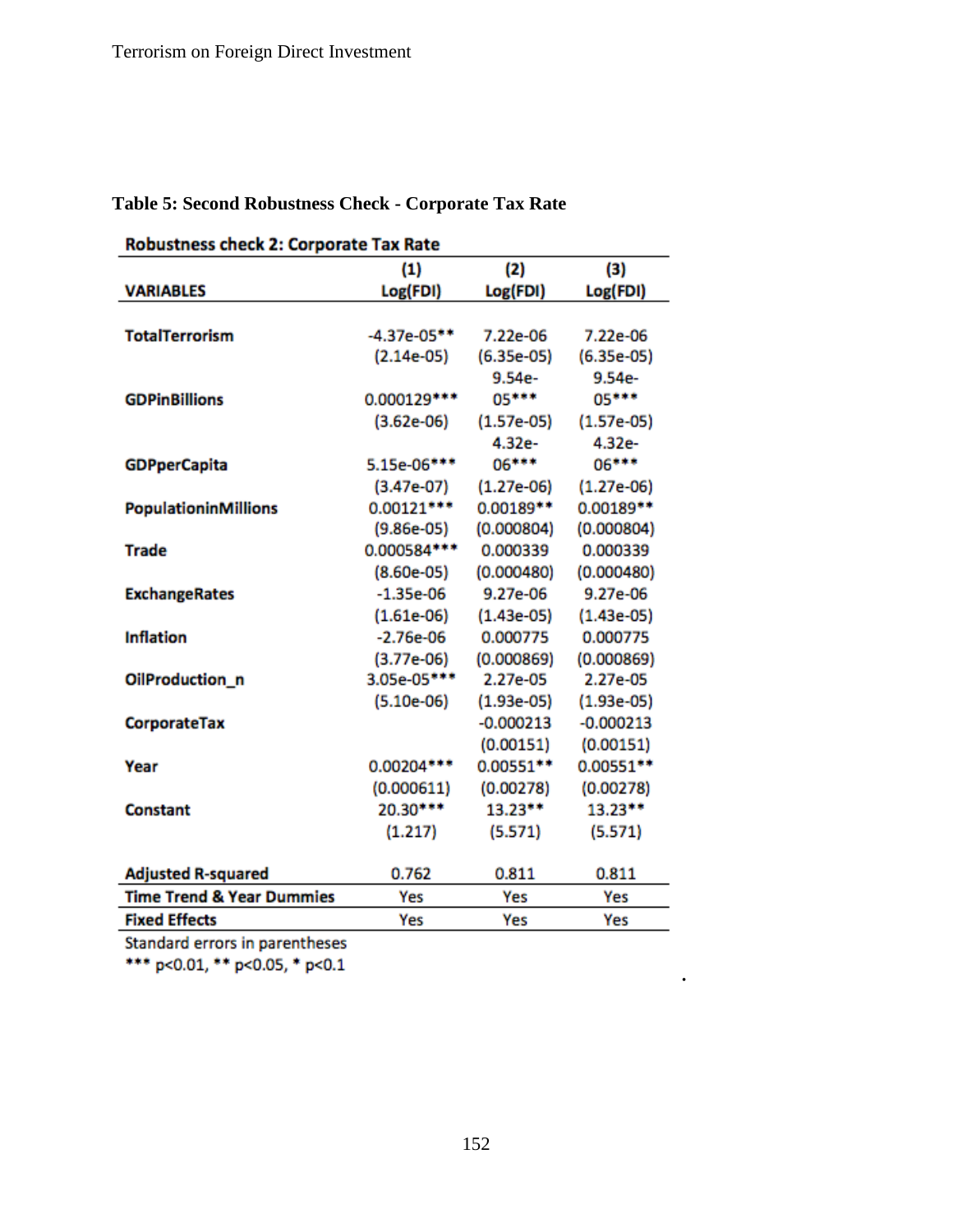| Robustness check 3: Political Stability, Control of Corruption & Infrastructure |                   |              |              |  |  |
|---------------------------------------------------------------------------------|-------------------|--------------|--------------|--|--|
|                                                                                 | (1)<br>(2)<br>(3) |              |              |  |  |
| <b>VARIABLES</b>                                                                | Log(FDI)          | Log(FDI)     | Log(FDI)     |  |  |
|                                                                                 |                   |              |              |  |  |
| <b>TotalTerrorism</b>                                                           | $-4.37e-05**$     | 1.27e-05     | 8.56e-07     |  |  |
|                                                                                 | $(2.14e-05)$      | $(3.75e-05)$ | $(3.69e-05)$ |  |  |
| <b>GDPinBillions</b>                                                            | 0.000129 ***      | 9.09e-05***  | 9.04e-05***  |  |  |
|                                                                                 | $(3.62e-06)$      | $(8.69e-06)$ | $(8.64e-06)$ |  |  |
| <b>GDPperCapita</b>                                                             | 5.15e-06***       | 4.19e-06***  | 4.30e-06***  |  |  |
|                                                                                 | $(3.47e-07)$      | $(6.92e-07)$ | $(6.61e-07)$ |  |  |
| <b>PopulationinMillions</b>                                                     | $0.00121***$      | $0.00186***$ | $0.00186***$ |  |  |
|                                                                                 | $(9.86e-05)$      | (0.000352)   | (0.000349)   |  |  |
| <b>Trade</b>                                                                    | 0.000584***       | 0.000490 *** | 0.000477***  |  |  |
|                                                                                 | $(8.60e-05)$      | (0.000150)   | (0.000148)   |  |  |
| <b>ExchangeRates</b>                                                            | $-1.35e-06$       | $-6.14e-07$  | $-6.49e-07$  |  |  |
|                                                                                 | $(1.61e-06)$      | $(3.88e-06)$ | $(3.88e-06)$ |  |  |
| <b>Inflation</b>                                                                | $-2.76e-06$       | 1.29e-05     | 7.15e-06     |  |  |
|                                                                                 | $(3.77e-06)$      | $(5.00e-05)$ | $(4.99e-05)$ |  |  |
| OilProduction_n                                                                 | 3.05e-05***       | 3.90e-05***  | 4.14e-05***  |  |  |
|                                                                                 | $(5.10e-06)$      | $(1.14e-05)$ | $(1.13e-05)$ |  |  |
| PoliticalStability_n                                                            |                   | $0.0187*$    |              |  |  |
|                                                                                 |                   | (0.0100)     |              |  |  |
| ControlofCorruptionEstimate_n                                                   |                   | $-0.00765$   |              |  |  |
|                                                                                 |                   | (0.0173)     |              |  |  |
| <b>InfrastructureElectricity</b>                                                |                   | $-0.000468$  |              |  |  |
|                                                                                 |                   | (0.000768)   |              |  |  |
| Year                                                                            | 0.00204 ***       | $0.00402***$ | 0.00372 ***  |  |  |
|                                                                                 | (0.000611)        | (0.00127)    | (0.00122)    |  |  |
| Constant                                                                        | 20.30***          | 16.30***     | 16.87***     |  |  |
|                                                                                 | (1.217)           | (2.540)      | (2.446)      |  |  |
|                                                                                 |                   |              |              |  |  |
| <b>Observations</b>                                                             | 4,524             | 2,305        | 2,305        |  |  |
| <b>Adjusted R-squared</b>                                                       | 0.762             | 0.809        | 0.809        |  |  |
| <b>Time Trend &amp; Year Dummies</b>                                            | Yes               | Yes          | Yes          |  |  |
| <b>Fixed Effects</b>                                                            | Yes               | Yes          | Yes          |  |  |
| <b>Contract Contract Contract</b><br>$\mathbf{R}$<br>$\sim$ 1.                  |                   |              |              |  |  |

# **Table 6: Third Robustness Check - Political Stability, Control of Corruption and Infrastructure**

Standard errors in parentheses

\*\*\* p<0.01, \*\* p<0.05, \* p<0.1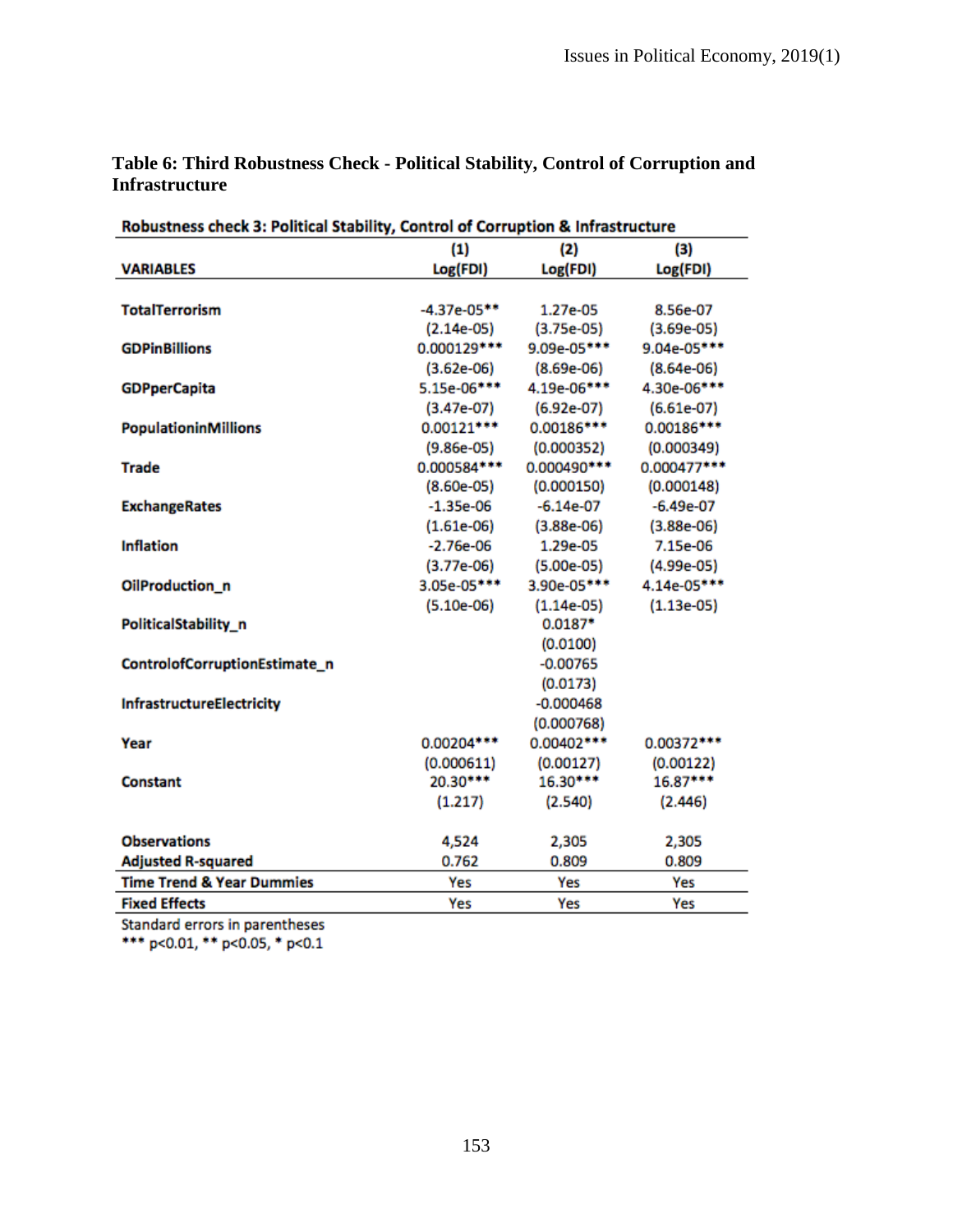|  |  |  | <b>Table 7: Fourth Robustness Check - Recession</b> |  |  |
|--|--|--|-----------------------------------------------------|--|--|
|--|--|--|-----------------------------------------------------|--|--|

| <b>Robustness check 4: Recession</b> | (1)           | (2)            | (3)          |
|--------------------------------------|---------------|----------------|--------------|
| <b>VARIABLES</b>                     | Log(FDI)      | Log(FDI)       | Log(FDI)     |
|                                      |               |                |              |
| <b>TotalTerrorism</b>                | $-4.37e-05**$ | $-9.36e-05***$ | 5.99e-05     |
|                                      | $(2.14e-05)$  | $(2.87e-05)$   | $(6.59e-05)$ |
| <b>GDPinBillions</b>                 | 0.000129 ***  | 0.000157***    | 6.03e-05**   |
|                                      | $(3.62e-06)$  | $(4.78e-06)$   | $(2.70e-05)$ |
| <b>GDPperCapita</b>                  | 5.15e-06***   | 6.22e-06***    | 2.18e-06     |
|                                      | $(3.47e-07)$  | $(4.29e-07)$   | $(2.09e-06)$ |
| <b>PopulationinMillions</b>          | $0.00121***$  | 0.00105 ***    | $-0.000485$  |
|                                      | $(9.86e-05)$  | $(9.55e-05)$   | (0.00161)    |
| <b>Trade</b>                         | 0.000584***   | 0.000438***    | 0.00103      |
|                                      | $(8.60e-05)$  | $(7.33e-05)$   | (0.000747)   |
| <b>ExchangeRates</b>                 | $-1.35e-06$   | $-2.37e-06*$   | $-6.99e-06$  |
|                                      | $(1.61e-06)$  | $(1.30e-06)$   | $(1.45e-05)$ |
| <b>Inflation</b>                     | $-2.76e-06$   | $-1.17e-06$    | $-1.38e-05$  |
|                                      | $(3.77e-06)$  | $(2.70e-06)$   | (0.000877)   |
| OilProduction_n                      | 3.05e-05***   | 3.51e-05***    | 2.92e-05     |
|                                      | $(5.10e-06)$  | $(5.15e-06)$   | $(2.66e-05)$ |
| Year                                 | 0.00204 ***   | 0.00179 ***    | $0.0118***$  |
|                                      | (0.000611)    | (0.000447)     | (0.00440)    |
| <b>Constant</b>                      | 20.30***      | 20.81***       | 0.578        |
|                                      | (1.217)       | (0.893)        | (8.829)      |
| <b>Observations</b>                  | 4,524         | 3,516          | 864          |
| <b>Adjusted R-sqiared</b>            | 0.762         | 0.774          | 0.836        |
| <b>Time Trend &amp; Year Dummies</b> | Yes           | Yes            | Yes          |
| <b>Fixed Effects</b>                 | Yes           | Yes            | Yes          |
| <b>Years included</b>                | 1980-2016     | $2008$         | >2008        |

# **Pobustness check A: Pecessio**

Standard errors in parentheses<br>\*\*\* p<0.01, \*\* p<0.05, \* p<0.1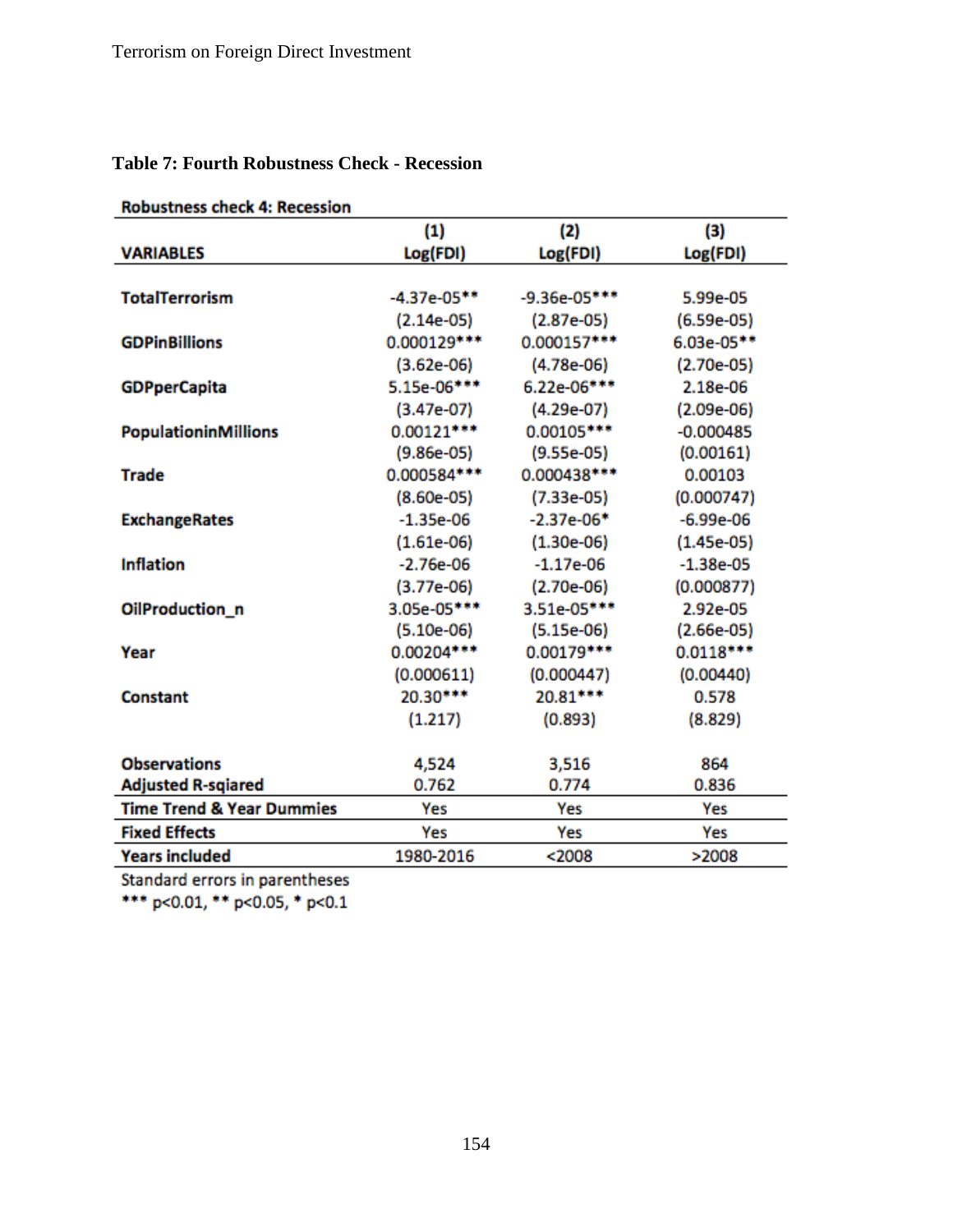#### **VIII. References**

Ahern, Kenneth. "The Importance of Psychology in Economic Activity: Evidence from Terrorist Attacks." 2018. doi:10.3386/w24331

Agarwal, Jamuna P. "Determinants of Foreign Direct Investment: A Survey." *Weltwirtschaftliches Archiv*116, no. 4 (1980): 739-73. doi:10.1007/bf02696547.

Asongu, Simplice A., Uchenna Efobi, and Ibukun Beecroft. "FDI, Aid, Terrorism: Conditional Threshold Evidence from Developing Countries." SSRN Electronic Journal, 2015. doi:10.2139/ssrn.2612413

Aziz, Omar G., and Anil V. Mishra. "Determinants of FDI Inflows to Arab Economies." *The Journal of International Trade & Economic Development*25, no. 3 (2015): 325-56. doi:10.1080/09638199.2015.1057610.

Bendix, Reinhard, and Samuel P. Huntington. "Political Order in Changing Societies." *Political Science Quarterly*86, no. 1 (1971): 168. doi:10.2307/2147388.

Bezić, Heri, Tomislav Galović, and Petar Mišević. "The Impact of Terrorism on the FDI of the EU and EEA Countries." Zbornik Radova Ekonomskog Fakulteta U Rijeci: časopis Za Ekonomsku Teoriju I Praksu/Proceedings of Rijeka Faculty of Economics: Journal of Economics and Business 34, no. 2 (2016): 333-62. doi:10.18045/zbefri.2016.2.333

Borensztein, E., J.D. Gregorio, and J.-W. Lee. 1998. "How Does Foreign Direct Investment Affect Economic Growth?" Journal of International Economics 45: 115–135. Mello, L. De. "Foreign Direct Investment-led Growth: Evidence from Time Series and Panel Data." *Oxford Economic Papers* 51, no. 1 (1999): 133-51. doi:10.1093/oep/51.1.133.

Deichmann, Joel I. "Distribution of Foreign Direct Investment among Transition Economies in Central and Eastern Europe." *Post-Soviet Geography and Economics*42, no. 2 (2001): 142-52. doi:10.1080/10889388.2001.10641167.

Elizabeth, A, "Foreign Direct Investment in Africa: The Role of Natural Resources, Market Size, Government Policy, Institutions and Political Instability" *United Nations University* (2006), pp.66-77.

Gaibulloev, Khusrav, and Todd Sandler. "The Adverse Effect of Transnational and Domestic Terrorism on Growth in Africa." Journal of Peace Research 48, no. 3 (2011): 355-71. doi:10.1177/0022343310395798

Harms, Philipp and Ursprung, Heinrich (2002), Do Civil and Political Repression Really Boost Foreign Direct Investment?, Economic Inquiry, Vol. 40, No. 4, pp. 651-663.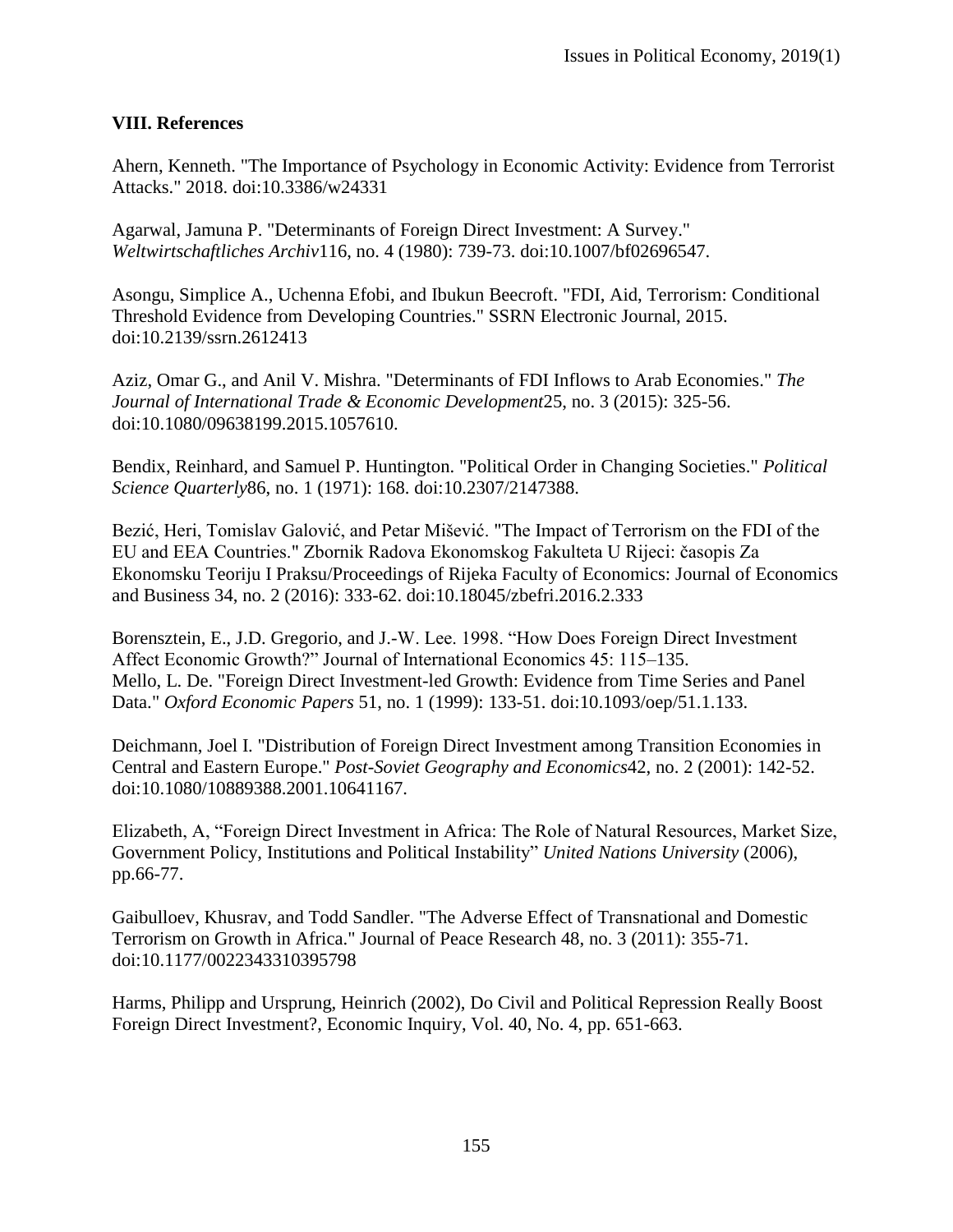KPMG. "Corporate Tax Rates." Accessed July 10th, 2018. [https://home.kpmg/xx/en/home/services/tax/tax-tools-and-resources/tax-rates-online/corporate](https://home.kpmg/xx/en/home/services/tax/tax-tools-and-resources/tax-rates-online/corporate-tax-rates-table.html)[tax-rates-table.html](https://home.kpmg/xx/en/home/services/tax/tax-tools-and-resources/tax-rates-online/corporate-tax-rates-table.html)

Lien, Da-Hsiang Donald. "A Note on Competitive Bribery Games." *Economics Letters* 22, no. 4 (1986): 337-41. doi:10.1016/0165-1765(86)90093-5. Mauro, Paolo. 1995. Corruption and Growth. The Quarterly Journal of Eco- nomics, August: 686-706.

National Consortium for the Study of Terrorism and Responses to Terrorism (START). "Global Terrorism Database." Accessed June 12th, 2018. https://www.start.umd.edu/gtd

Rauf Sundas, Rashid Mehmood, Aisha Rauf, and Shafaqat Mehmood. "Integrated Model to Measure the Impact of Terrorism and Political Stability on FDI Inflows: Empirical Study of Pakistan." International Journal of Economics and Finance 8, no. 4 (2016): 1. doi:10.5539/ijef.v8n4p1

Shamsuddin, Abul F. M. "Economic Determinants of Foreign Direct Investment in Less Developed Countries." *The Pakistan Development Review*33, no. 1 (1994): 41-51. doi:10.30541/v33i1pp.41-51.

Tanzi, Vito. 1998. Corruption Around the World: Causes, Consequences, Scope, and Cures. IMF Working Paper WP/98/63, International Monetary Fund, Washington.

The U.S. Energy Information Administration (EIA). "International Energy Statistics." Accessed July 12th, 2018.

[https://www.eia.gov/beta/international/data/browser/#/?pa=000000000000000000000000000000](https://www.eia.gov/beta/international/data/browser/#/?pa=0000000000000000000000000000000000g&f=M&c=ruvvvvvfvtvnvv1urvvvvfvvvvvvfvvvou20evvvvvvvvvnvvuvo&ct=0&tl_id=5-M&vs=INTL.53-1-AFG-TBPD.M&vo=0&v=H&start=199401&end=201802) 0000g&f=M&c=ruvvvvvfvtvnvv1urvvvvfvvvvvvvvvvou20evvvvvvvvvvvvvvuvo&ct=0&tl\_id=5-[M&vs=INTL.53-1-AFG-TBPD.M&vo=0&v=H&start=199401&end=201802](https://www.eia.gov/beta/international/data/browser/#/?pa=0000000000000000000000000000000000g&f=M&c=ruvvvvvfvtvnvv1urvvvvfvvvvvvfvvvou20evvvvvvvvvnvvuvo&ct=0&tl_id=5-M&vs=INTL.53-1-AFG-TBPD.M&vo=0&v=H&start=199401&end=201802)

The World Bank. "Control of Corruption and Political Stability." Accessed July 15th, 2018. <https://databank.worldbank.org/data/source/worldwide-governance-indicators/preview/on>

The World Bank. "Electricity Production from Oil, Gas and Coal Sources." Accessed July 15th, 2018.<https://data.worldbank.org/indicator/EG.ELC.FOSL.ZS>

The World Bank. "Exchange Rate." Accessed July 8th, 2018. <https://data.worldbank.org/indicator/PA.NUS.FCRF>

The World Bank. "Foreign Direct Investment." Accessed June 12th, 2018. <https://data.worldbank.org/indicator/BX.KLT.DINV.CD.WD>

The World Bank. "GDP per Capita." Accessed July 8th, 2018. <https://data.worldbank.org/indicator/NY.GDP.PCAP.CD>